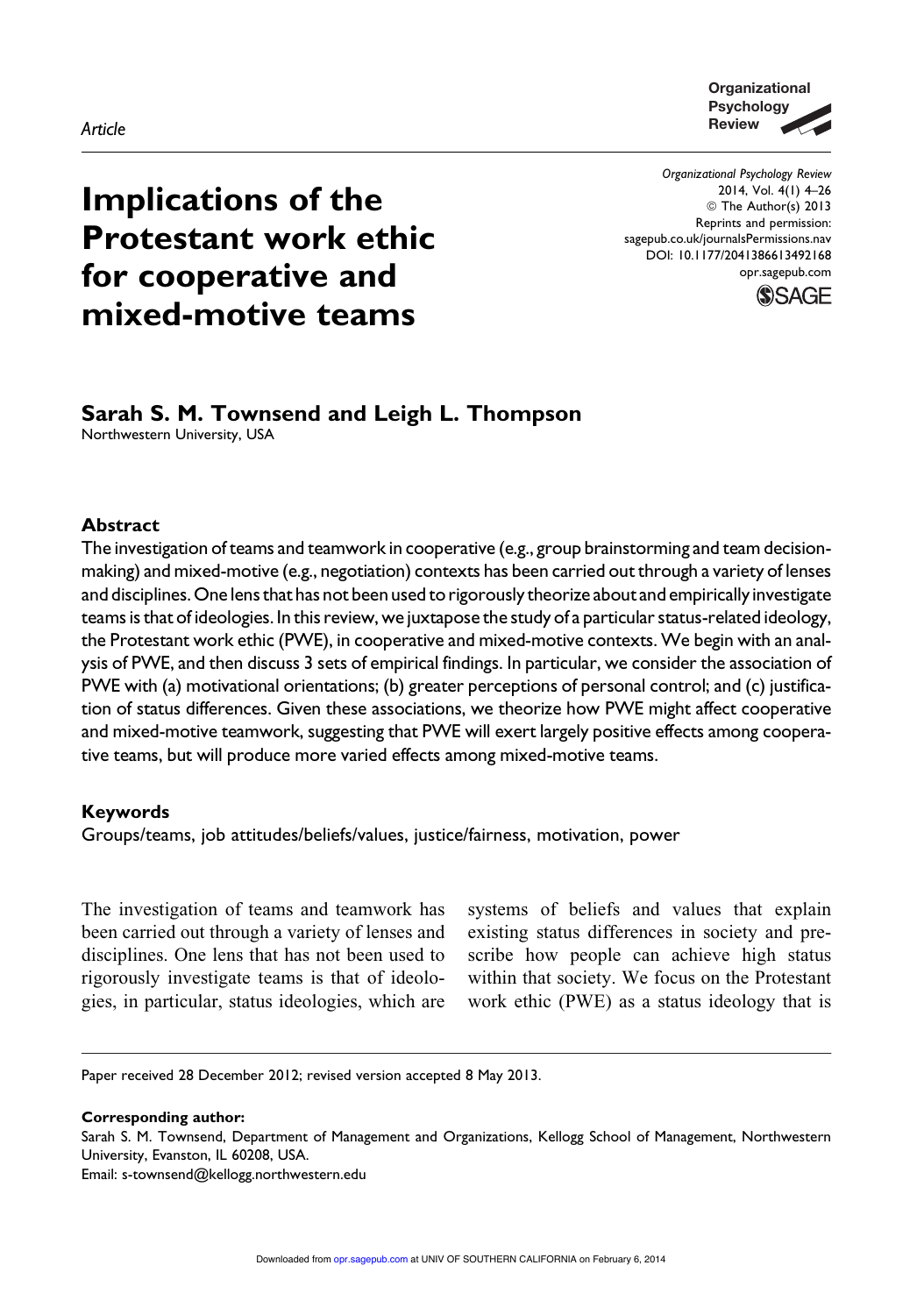pervasive and widely endorsed in many Western nations. In this review, we juxtapose the study of PWE with a critical look at two types of group environments/configurations: cooperative teams and mixed-motive negotiations.

We begin with an analysis of PWE. We follow this with a discussion of three sets of findings in the area of PWE. In particular, we consider how PWE is positively associated with: (a) motivational orientations such as achievement orientation, (b) higher perceptions of personal control, and (c) justification of status differences. For each set of findings, we theorize how PWE might relate to key outcomes and processes in cooperative and mixed-motive teamwork and the level of PWE that might optimize outcomes in each of these team environments. We speculate that PWE will largely function as a strength in cooperative teams and will, therefore, be associated with positive outcomes. However, we suggest that PWE in mixed-motive teams will also carry certain disadvantages. Thus, depending on the particular team situation or task, PWE may be associated with both positive and negative outcomes for mixed-motive teams.

## The protestant work ethic

Max Weber (1904–1905/1930), in The Protestant Ethic and the Spirit of Capitalism, was the first to coin the term Protestant ethic. His original argument was that within Reformed Protestantism, believers were driven to succeed at their work, or ''calling,'' because doing so demonstrated that they were among ''God's elect'' and was evidence of an individual's or group's favored status. Contemporary psychological definitions commonly strip the term of these religious foundations and define PWE broadly ''as a set or system of beliefs mainly, but not exclusively, concerning work'' (Furnham, 1990, p. 33). PWE encompasses individuals' beliefs about hard work and success, and their value of delay of gratification, asceticism, and antileisure (e.g., Christopher, Zabel, & Jones, 2008; Christopher, Zabel, Jones, & Marek,

2008). People who strongly endorse PWE believe that hard work is necessary for success, that there are negative consequences for not working hard, and that it is best to live life in an ascetic manner with little time spent on leisure.

## Measurement of PWE

A variety of self-report scales have been used to measure PWE (e.g., Blau & Ryan, 1997; Blood, 1969; Ho & Lloyd, 1984; Mirels & Garrett, 1971). The most commonly used scale is the Protestant Ethic Scale developed by Mirels and Garrett, which consists of 19 items. This scale indexes both the belief that hard work can lead to success and the value of an ascetic lifestyle and the denunciation of time spent in leisure. For example, items include: ''Any man who is able and willing to work hard has a good chance of succeeding,'' ''People who fail at a job have usually not tried hard enough,'' ''Life would have very little meaning if we never had to suffer,'' and ''Our society would have fewer problems if people had less leisure time.''

PWE is most often studied as a single dimension. However, there is evidence that it might be more accurately conceptualized as consisting of multiple factors, which is consistent with Weber's original thesis that PWE is a multidimensional construct. Recently developed scales such as Blau and Ryan's Work Ethic Scale (1997) and Miller and colleagues Multidimensional Work Ethic Profile (Miller, Woehr, & Hudspeth, 2002), utilize scores on several subscales to index PWE. In addition, McHoskey (1994) factor analyzed the most commonly used PWE scale (Mirels & Garrett, 1971) and found four factors that he labeled as follows. The success factor is centered on the idea that people who are not successful did not work hard enough. The second factor, asceticism extols the benefits of a productive life, emphasizing self-denial and restraint. Hard work, the third factor, emphasizes the benefits of hard work and encompasses the idea that if an individual works hard he/she will be successful.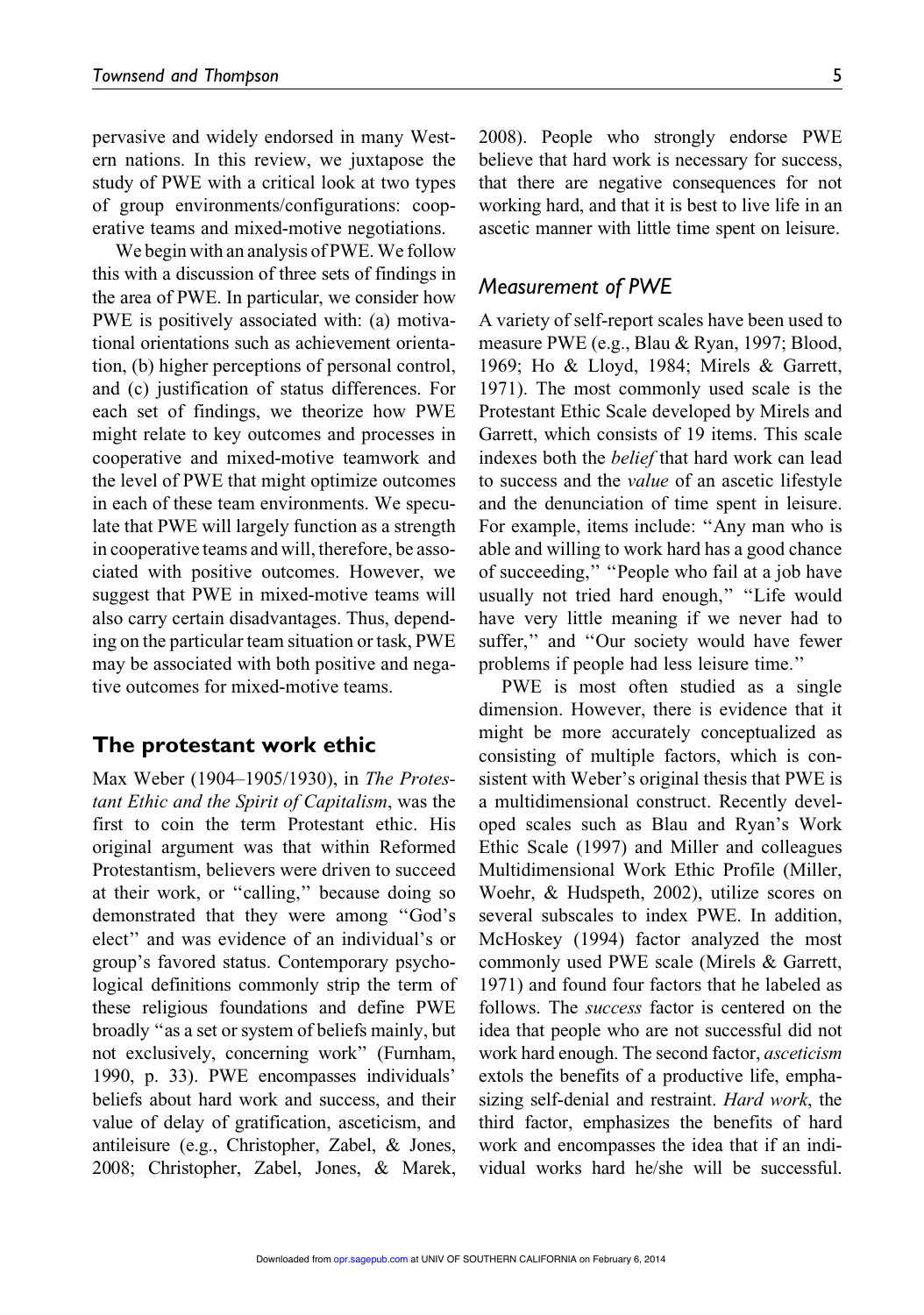Finally, the antileisure factor is characterized by the dislike of leisure and relaxation and the belief that time spent on such activities is wasted.

In this review, we will primarily consider the overall concept of PWE, as consistent with the majority of the literature. However, we speculate that many of our theorized effects on cooperative and mixed-motive teams stem from the hard-work and success factors. Specifically, the effects related to motivation and persistence may be linked to the hard-work factor, the effects associated with justification of the status hierarchy may be linked to the success factor, and the effects associated with personal control and responsibility may be linked with both of these factors.

## The role of PWE in society

Importantly, PWE functions as a status ideology, that is, a system of beliefs and values that explains status differences between groups and individuals in a society and prescribes how status is gained within that society (Crandall, 1994; Jost, Burgess, & Mosso, 2001; Major, Kaiser, O'Brien, & McCoy, 2007). These ideologies are broadly known and often widely shared within a context (e.g., nation, region, ethnic group; Shweder, 1995). Like all status ideologies, PWE provides people with a sense of structure, the ability to predict their environments and ward off perceived threats, and helps them to maintain social relationships (Frey & Powell, 2005; Jost, Nosek, & Gosling, 2008; Levy, West, Ramirez, & Karafantis, 2006). Specifically, PWE implies that individuals' and groups' positions in the hierarchy are the result of their own hard work or lack thereof and are, therefore, deserved (e.g., Levin, Sidanius, Rabinowitz, & Federico, 1998; Major & O'Brien, 2005; McCoy & Major, 2007; Quinn & Crocker, 1999).

PWE and similar work ethics are widely distributed and highly prevalent in many Western societies (e.g., Giorgi & Marsh, 1990; Hayward & Kemmelmeier, 2011). For example,

responses to a European values survey revealed that a work ethic very similar to PWE exists in a variety of European countries and that endorsement of this ethic is associated with viewing work as a source of self-expression and selffulfillment (Giorgi & Marsh, 1990). In addition, this work ethic is, on average, more strongly endorsed by people living in historically Protestant countries compared to those living in historically Catholic countries, but is only weakly related to individual piety among Protestants (Giorgi & Marsh, 1990; Hayward & Kemmelmeier, 2011). As a result of its prevalence, PWE would seem to exert a powerful influence on the behavior and outcomes of work teams in organizations in many Western societies.

It is also possible to relate PWE to cultural dimensions identified in previous work, such as those identified by Hofstede (1983). For example, believing in PWE provides justification for societal inequalities (i.e., status differences are the result of different amounts of hard work). As such, average levels of PWE endorsement may be higher in cultural contexts that are high in power distance. Additionally, the different factors of PWE aforementioned may show different relationships to cultural dimensions. For instance, Ghorpade, Lackritz, and Singh (2006) found that people who are high in individualism are more likely than those high in collectivism to endorse the success factor of PWE but not more likely to endorse the hardwork factor of PWE.

## The meaning of team-level PWE

At a team level of analysis, is it possible to conceptualize PWE in a variety of ways. Specifically, drawing on the typology developed by Klein and Kozlowski (2000), PWE can be either a shared property or a configural property. To the extent PWE is a value held by all team members to the same, or a very similar, degree, PWE would be a shared property amongst team members. In contrast, if it is held by some team members and not by others, or is held to different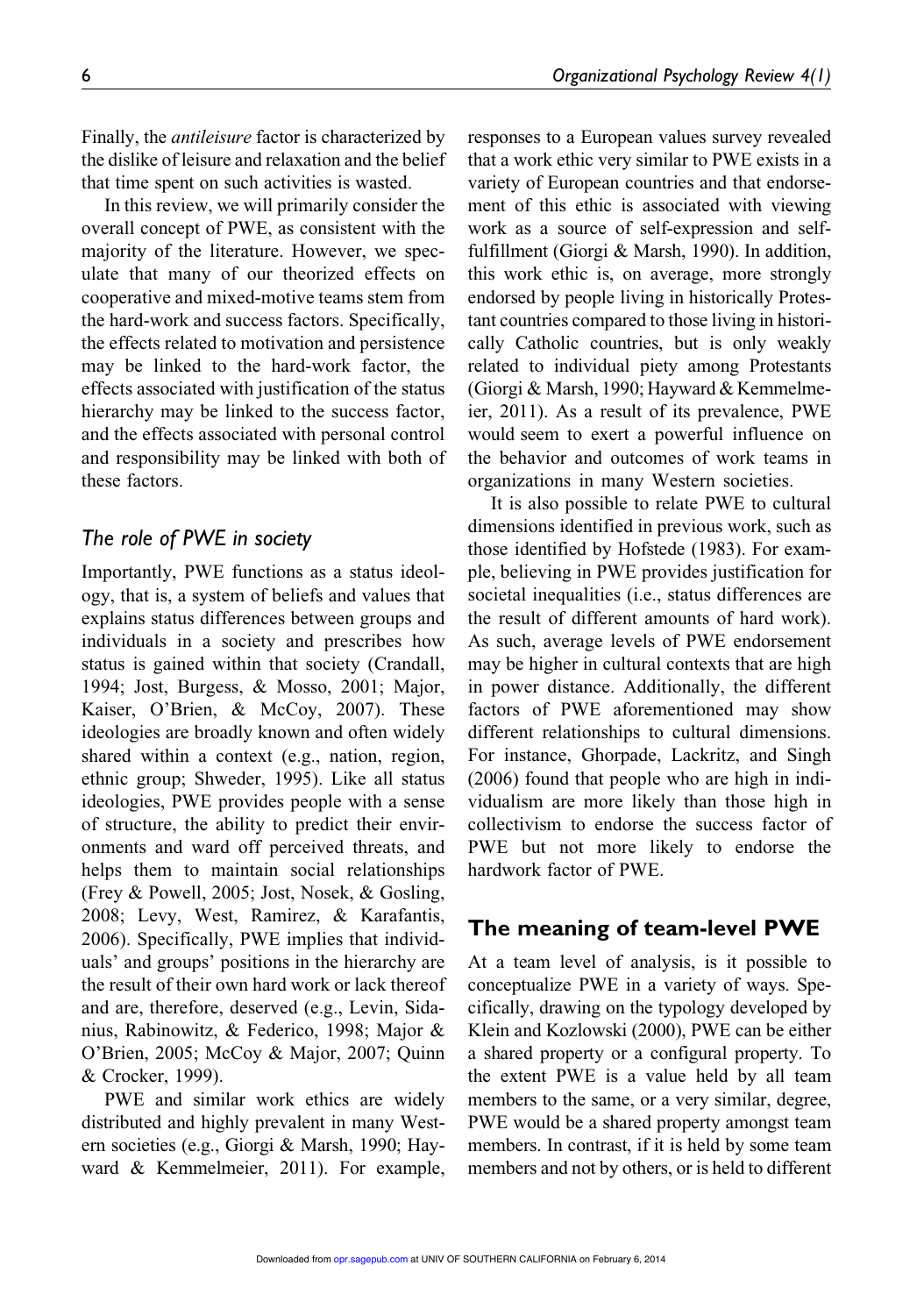degrees by various members, PWE would be a configural team property. As a configural property, PWE could reflect the lowest level of belief in PWE held by a team member, the highest level of belief in PWE held by a member, the variability of team members' beliefs, or some more complex combination of team members' beliefs.

In the present paper, we focus on PWE as a shared team property. Thus, in our theorizing and predictions, we are presuming relative homogeneity in team members' endorsement of PWE. High team PWE indicates that all team members endorse PWE and low PWE indicates that all team members do not endorse PWE. We have elected to take this focus for two reasons. First, we believe that homogeneity in PWE frequently occurs among teams as a result of a variety of factors and processes that often work to constrain variability in teams, including: sharing a larger organizational context, homogeneity in selection and self-selection into the team, and social interaction leading to shared mental models. Second, examining how a shared level of PWE endorsement impacts group processes and performance provides the necessary foundation upon which we can begin to build additional theoretical and empirical work on PWE in teams. Although an important topic for future research, a fully comprehensive discussion of the myriad forms team-level PWE takes and how each affects team outcomes is outside the scope of the current manuscript.

## Constructs related to PWE

Before launching into our discussion of PWE's implications for cooperative and mixed-motive teams, we would like to distinguish PWE from some sister constructs. In particular, we distinguish PWE from intrinsic versus extrinsic motivational orientation, personal efficacy and control, equity theory, and status-justifying ideologies (e.g., belief in a just world).<sup>1</sup>

Intrinsic versus extrinsic motivational orientation refers to the source of individuals' drive to perform a behavior. Those with an extrinsic orientation toward a given behavior are motivated to perform that behavior in order to either receive some reward or avoid punishment. In contrast, people with an intrinsic orientation toward a behavior are motivated to perform that behavior for its own sake—the source of motivation is in engaging in the behavior itself. It is possible to conceptualize people who strongly endorse PWE as holding an intrinsic motivation toward work. However, PWE is more than individuals' personal valuing of work. It is the strong value that society places on it. In addition, PWE also emphasizes the external rewards (e.g., success, higher status) that accompany hard work.

Theories of high perceptions of personal control or self-efficacy are also related to, but distinct from, PWE. People often believe that their life events are under their own personal control (i.e., they have an internal locus of control; Rotter, 1966). Similarly, people high in self-efficacy believe that they have the ability to enact a given behavior or produce a desired outcome (Bandura, 1977, 1997). In order for people to be motivated to pursue a goal, they must first hold sufficient self-efficacy and personal control beliefs. In fact, in Western contexts, people's perceptions of personal control are so strong that they ''suffer'' from the illusion of control, assuming that they have personal control over events when such control does not exist (Langer, 1975). Although PWE relies on and enhances individuals' perceptions of their own control or self-efficacy, it is distinct in that it speaks more broadly regarding the personal control that all people in society enjoy over their status. PWE is a system of beliefs about how the world works.

Equity theory, first proposed by Adams (1965), is the idea that people believe their inputs should be commensurate with their outcomes, as measured against the inputs and outcomes of others. When individuals perceive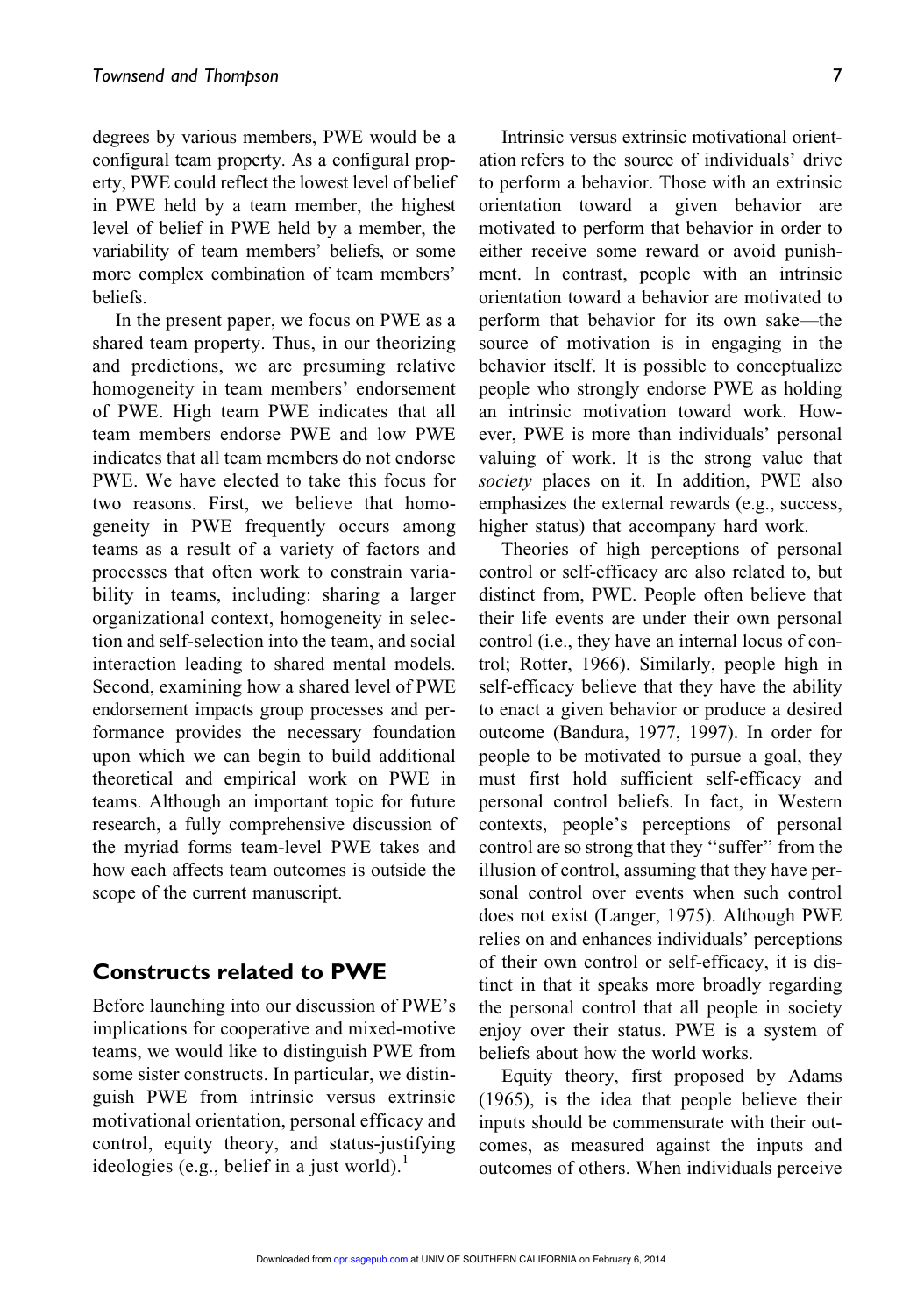inequity between their ratio of inputs to outcomes and others' ratios, they are motivated to resolve this by seeking additional outcomes, reducing their inputs, or demanding a change in others' ratios. In situations concerning workrelated behaviors as inputs, equity theory predicts that individuals should be motivated to ensure the rewards they receive for their work are equitable with the rewards received by others. In contrast, PWE presumes that all people's hard work will lead to success. Although some degree of equity between input (i.e., work) and outcomes (i.e., success) might be implicit in PWE, motivation to work hard stems from the value inherent in work and from the belief that work is rewarded in society, not from the drive to maintain equity.

Finally, PWE also shares some overlap with other status-related ideologies that justify the status hierarchy. For example, in the United States, PWE is included in the conceptualization of the dominant ideology, which also consists of related status ideologies, including belief in a just world and belief in individual mobility (Kluegel & Smith, 1986; Major & O'Brien, 2005). Whereas these ideologies are often grouped together as all justifying the status quo, there are important differences between these ideologies in how they provide such justification (e.g., Lipkus, Dalbert, & Siegler, 1996). Belief in a just world emphasizes fairness and is the belief that one will reap the rewards or consequences consonant with one's behavior (e.g., ''Good things happen to good people''). Belief in individual mobility, also known as permeability, emphasizes that gaining higher status is possible for all individuals (e.g., ''Anyone can get ahead''). Neither of these status ideologies delineates how status is achieved, that is, what "good" behavior is or what actions lead to advancement. In contrast, PWE emphasizes that self-discipline and commitment to work will lead to success and higher status (e.g., ''If you work hard you will succeed''). Thus, it not only explains why the status quo is just, but also stipulates how people and groups can move up or down the status hierarchy.

In summary, PWE shares some common arguments with the constructs of intrinsic motivation, personal control and efficacy, equity theory, and status-justifying ideologies. PWE is also distinct from these constructs in three important ways: (a) unlike many of the psychological constructs mentioned before, PWE is a more systemic construct shared by many in a given society; (b) unlike intrinsic motivation and personal control and efficacy, PWE encompasses a more chronic and global view towards work and life that individuals hold across situations and use to understand the behavior of others as well as themselves; and (c) relative to other status-justifying ideologies, PWE is more explicitly prescriptive, explaining how one's own and others' statuses can be improved (i.e., through hard work).

# Cooperative and mixed-motive teams

In the present paper, we consider the impact of PWE on cooperative teams and mixed-motive teams, given that organizational members are often party to both types of teams. These teams differ in the degree to which members see their goals or interests as aligned (e.g., Beersma et al., 2003). For the purpose of this review, we define a cooperative team as one that is composed of individuals who have a shared goal and aligned primary interests. Although team members may not realize that they share a similar goal, the essential condition is that they do not have opposing primary interests. Cooperative teams include creative teams who are committed to generating new and novel solutions and ideas, decision-making teams in which information may be distributed unevenly amongst team members, and problem-solving teams who have a shared goal of resolving an issue or finding a best answer. Examples in the existing literature include brainstorming teams, teams who have different but complementary information (such as a hidden-profile case), and teams attempting to solve a task that has a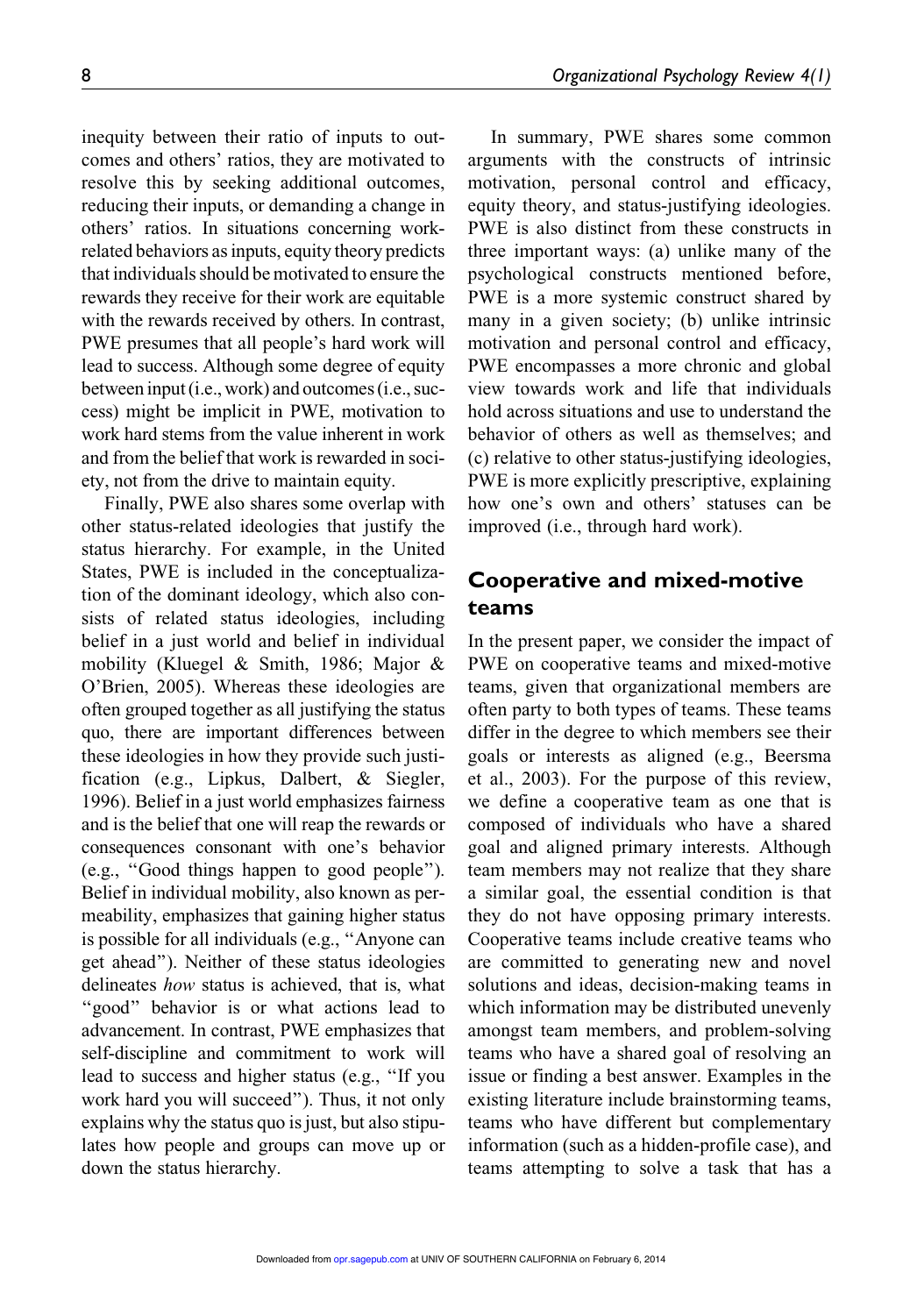demonstrable solution (such as a desert survival scenario).

We distinguish such cooperative teams from mixed-motive teams in which members have partially or completely conflicting interests and, therefore, have an incentive to both cooperate as well as compete. For example, in the classic prisoner's dilemma game, players are rationally better off by competing (i.e., defecting); however, if both parties compete, this results in a worse outcome than had both players trusted and cooperated with one another. Negotiating teams are also mixed-motive teams as members have different incentives and reward structures. In these teams, members do not have aligned interests and they are usually aware of the likely opposition of their goals.<sup>2</sup>

## PWE and teamwork

We speculate that there are three key features of PWE that have particular relevance for the study of cooperative and mixed-motive teams. Specifically, endorsement of PWE is associated with greater motivation and persistence, increased perceptions of personal control, and justification of status differences. In the next sections, we focus on these three aspects of PWE. We first examine motivation and persistence, focusing on how and when team members who endorse PWE will show greater intrinsic motivation and persistence and may be less influenced by the actions of their team members than those who do not. Second, we focus on the question of personal control. We describe how greater endorsement of PWE may lead team members to exaggerate the level and importance of their personal control. Third, we discuss PWE as an ideology that team members may use to explain status differences and examine how PWE may moderate the effects of hierarchy, diversity, and faultlines in cooperative and mixed-motive teams.

Overall, we suggest that these three features of PWE will exert largely positive main effects on outcomes among cooperative teams. Because members are motivated, possess greater selfefficacy, and share an ideology, teams will be more task-focused, persistent, and cohesive. However, we expect PWE to produce more varied effects among mixed-motive teams, bolstering motivation and task-focus, but also increasing intrateam competiveness and power struggles. We provide a summary of our predictions in these three areas in Tables 1, 2, and 3, respectively. We begin each of the following sections with an overview of the PWE research in that area and, subsequently, we speculate on the implications these findings may have for cooperative and mixed-motive teamwork.

## Motivation and persistence

Motivation and persistence has been a longstanding topic in both individual and group research. Motivation refers to the psychological processes that determine whether an individual will engage in a particular behavior and how intense and prolonged a given behavior will be (e.g., Bargh, Gollwitzer, & Oettingen, 2010). The question of what drives motivation and persistence has been a central concern in this work and several factors influence the degree to which people are motivated and persist in a given behavior (e.g., Bargh et al., 2010; Latham & Pinder, 2005). Some of the empirically tested drivers include individual-level factors (e.g., needs, personality, and values), contextual factors (e.g., national culture and job design), and an interaction of the two (e.g., person–organization fit). For example, the goal-setting literature emphasizes goals and aspirations as a key predictor of persistence and performance across a wide variety of tasks (Locke & Latham, 2002; Locke, Shaw, Saari, & Latham, 1981). Similarly, social psychologists, organizational theorists, and economists have preoccupied themselves with the question of social loafing or free-riding in teams where team members contribute less than they would if they were working alone, which leaves a minority of team members to carry out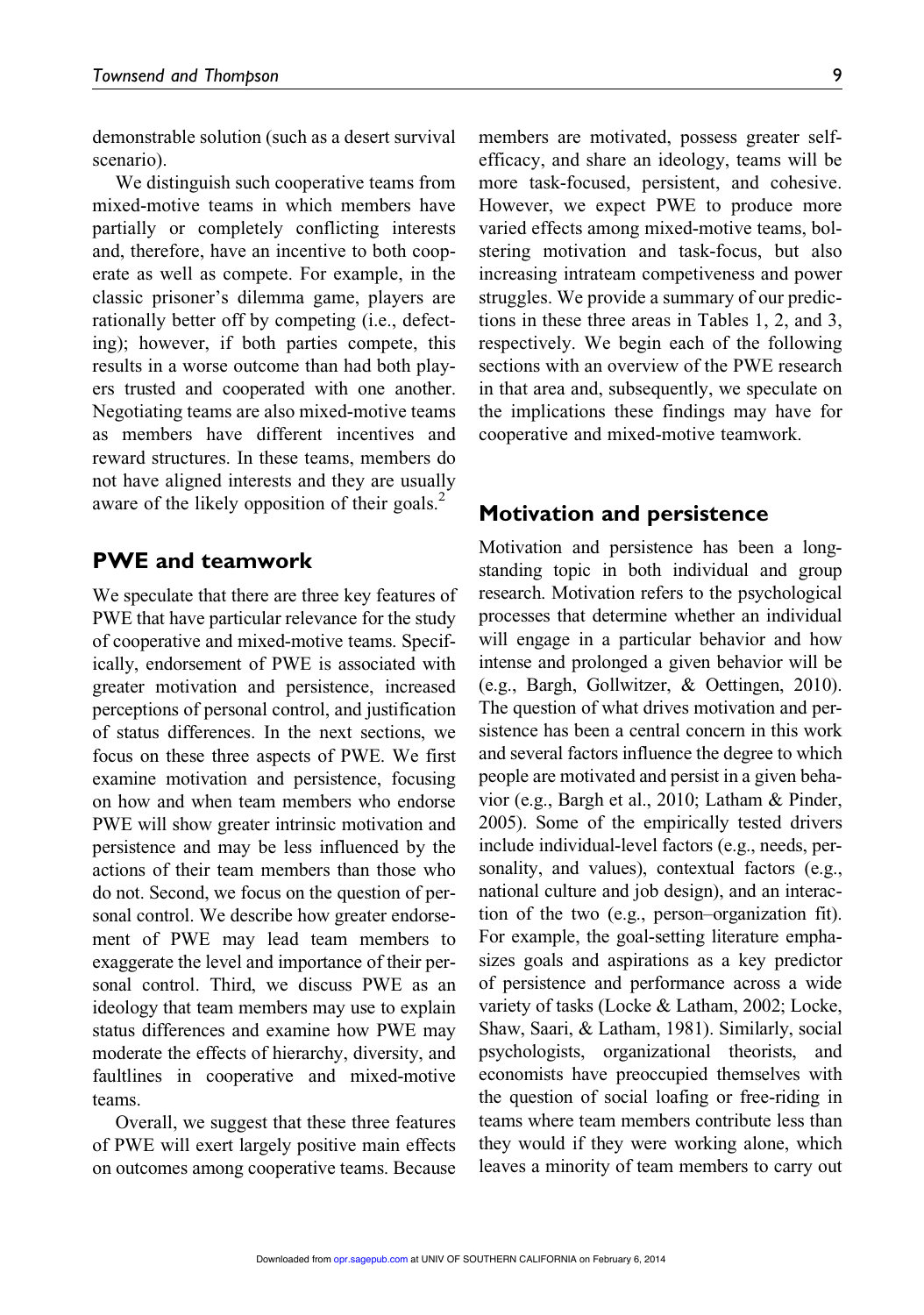|                                 | Influence of PWE                                                                                                                             | Optimal<br>level of PWE                               |
|---------------------------------|----------------------------------------------------------------------------------------------------------------------------------------------|-------------------------------------------------------|
| <b>Cooperative teams</b>        |                                                                                                                                              |                                                       |
| Social loafing                  | Teams are less likely to social loaf                                                                                                         | High PWE                                              |
| Social comparison               | Team members less likely to be concerned<br>with "sucker" effect                                                                             | High PWE (particularly<br>on the hard-work<br>factor) |
| Absence of conflict             | Teams may be more likely to engage in<br>task-related conflict                                                                               | High PWE                                              |
| Depletion                       | Teams may be more likely to maintain high<br>levels of task engagement                                                                       | High PWE                                              |
| Coordination loss               | Unrelated to coordination loss                                                                                                               |                                                       |
| Mixed-motive teams              |                                                                                                                                              |                                                       |
| Discontinuity effect            | Teams may be more sensitive to defection<br>of other team                                                                                    | Low PWE (assuming<br>defection is poor<br>strategy)   |
| Team negotiation effect         | Teams may be more persistent, have higher<br>goals, and process information more accurately                                                  | High PWE                                              |
| Unmitigated<br>communion effect | Negotiators may be less likely to be overly<br>concerned with relationships, and more<br>likely to ask questions and explore options, offers | High PWE                                              |

Table 1. Motivation and persistence.

Note.  $PWE =$  Protestant work ethic.

a majority of the group's work (Latané, Williams, & Harkins, 1979).

As one might plausibly expect, PWE is positively associated with various traits and characteristics associated with motivation, including need for achievement (Furnham, 1987), measures of industriousness, ambitiousness, and intrinsic motivation (Furnham, 1990; Greenberg, 1978), and steady work rates and persistence (Eisenberger & Shank, 1985; Tang, 1990). For example, based on self-reported endorsement of PWE and Type A behavior, PWE is positively associated with the ''harddriving'' dimension of Type A behavior (i.e., the motivation and achievement-oriented aspect; Furnham, 1990). In a study of people's attitudes towards commuting to work relative to engaging in work, Greenberg (1978) found that people who reported high levels of PWE preferred engaging in work over the commute, whereas people who reported low PWE preferred the ride to work over actually working. In addition, people with high work ethic, as measured by the Survey of Work Values, were shown to work on an unsolvable task almost twice as long as people with low work ethic (Eisenberger & Shank, 1985). Interestingly, people with low work ethic who underwent "high effort" training in which they were rewarded for persistence at a difficult task also showed high levels of motivation, working on the unsolvable task as long as those with high work ethic.

Given these associations, it is perhaps not surprising that PWE is also related to actual performance differences. For example, Merrens and Garrett (1975) found that people who are high in PWE spent significantly more time working at a repetitive task and were significantly more productive than people low in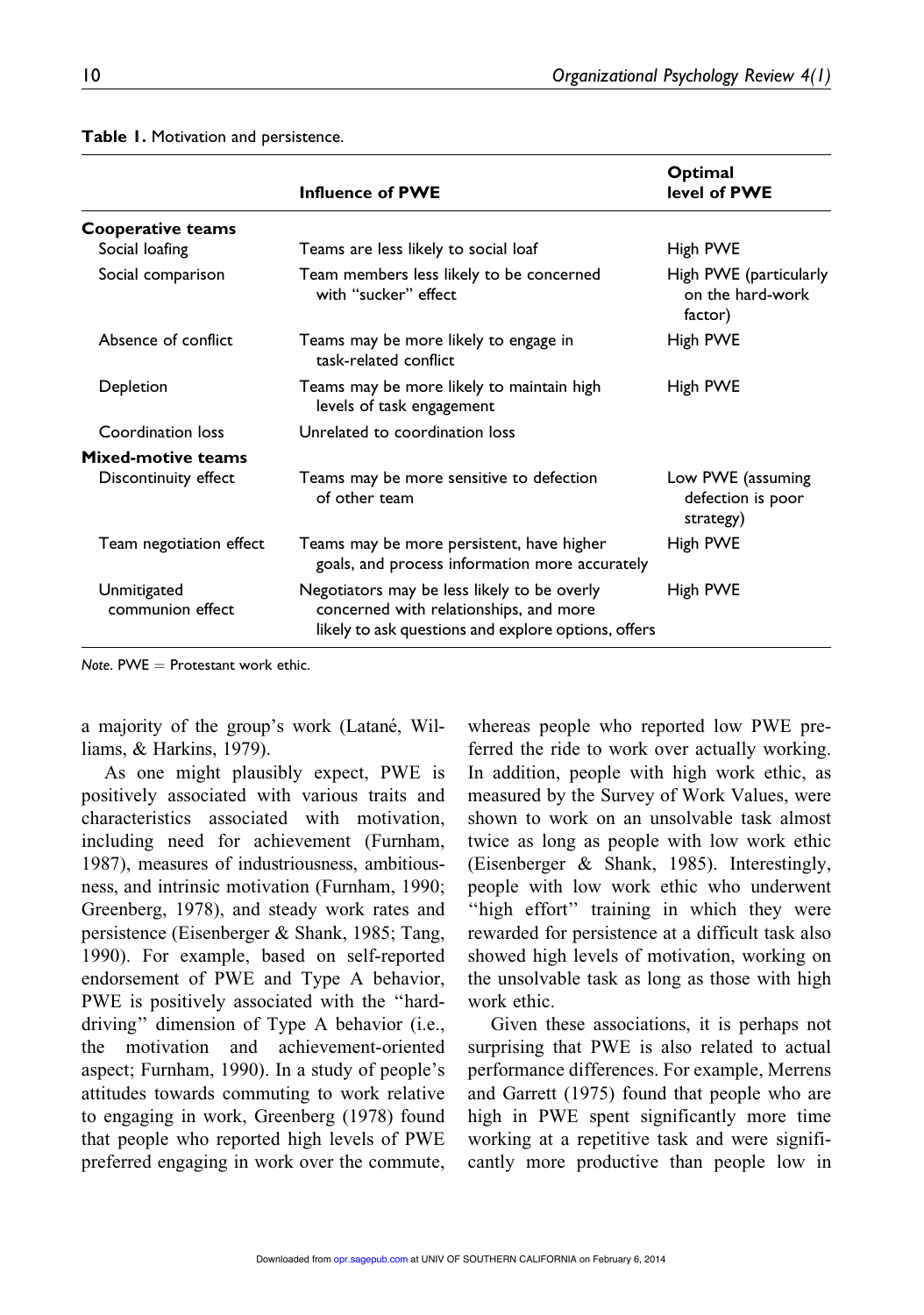|  |  |  |  | Table 2. Control and responsibility. |
|--|--|--|--|--------------------------------------|
|--|--|--|--|--------------------------------------|

|                                      | <b>Influence of PWE</b>                                                                                   | Optimal<br>level of PWE                                            |
|--------------------------------------|-----------------------------------------------------------------------------------------------------------|--------------------------------------------------------------------|
| Cooperative teams                    |                                                                                                           |                                                                    |
| Risky choices                        | Teams may have higher aspirations and be<br>more likely to engage in risk-taking                          | Varies as a function of<br>desirability of risky option            |
| Group efficacy                       | Teams may perceive greater group efficacy                                                                 | High PWE                                                           |
| Responsibility for<br>outcomes       | Members may perceive more personal<br>responsibility for group performance                                | High PWE                                                           |
| Interdependent task<br>hehavior      | Members may want to maintain personal<br>control                                                          | Low PWE                                                            |
| <b>Mixed-motive teams</b>            |                                                                                                           |                                                                    |
| Accountability<br>and responsibility | Teams may feel high levels of accountability<br>and responsibility leading to more<br>aggressive behavior | Varies as a function of<br>desirability of aggressive<br>behavior  |
| Power in negotiation                 | Negotiators may perceive greater personal<br>control or influence                                         | Varies as a function of size of<br>zone of potential<br>agreements |
| Perceptions in negotiation           | Counterparts may perceive high PWE teams<br>more negatively                                               | Low PWE                                                            |

 $Note. PWE = Protestant work,$ 

Table 3. Hierarchy and status differences.

|                                               | Influence of PWE                                                                                             | Optimal<br>level of PWE |
|-----------------------------------------------|--------------------------------------------------------------------------------------------------------------|-------------------------|
| Cooperative teams                             |                                                                                                              |                         |
| Teams with a hierarchal<br>structure          | Members may be more comfortable with status<br>differences, which will increase cooperation,<br>coordination | High PWE                |
| Teams with no established.<br>clear hierarchy | Members may be more concerned with gaining status<br>than task performance                                   | Low PWE                 |
| Development of faultlines                     | PWE as a shared team property would be a dimension<br>of similarity and reduce faultlines                    | High PWE                |
| Mixed-motive teams                            |                                                                                                              |                         |
| Value-added tradeoffs                         | Teams may see issues in moral terms, leading to lower<br>likelihood of tradeoffs                             | Low PWE                 |

Note.  $PWE =$  Protestant work ethic.

PWE. In their investigation, people who scored either 1 standard deviation above or below the mean on PWE were asked to write "Xs" in circles using their nondominant hand and were

given 100 sheets containing 250 circles each. Participants who were high in PWE completed 1.5 more sheets than participants who were low in PWE. Poulton and Ng (1988) found similar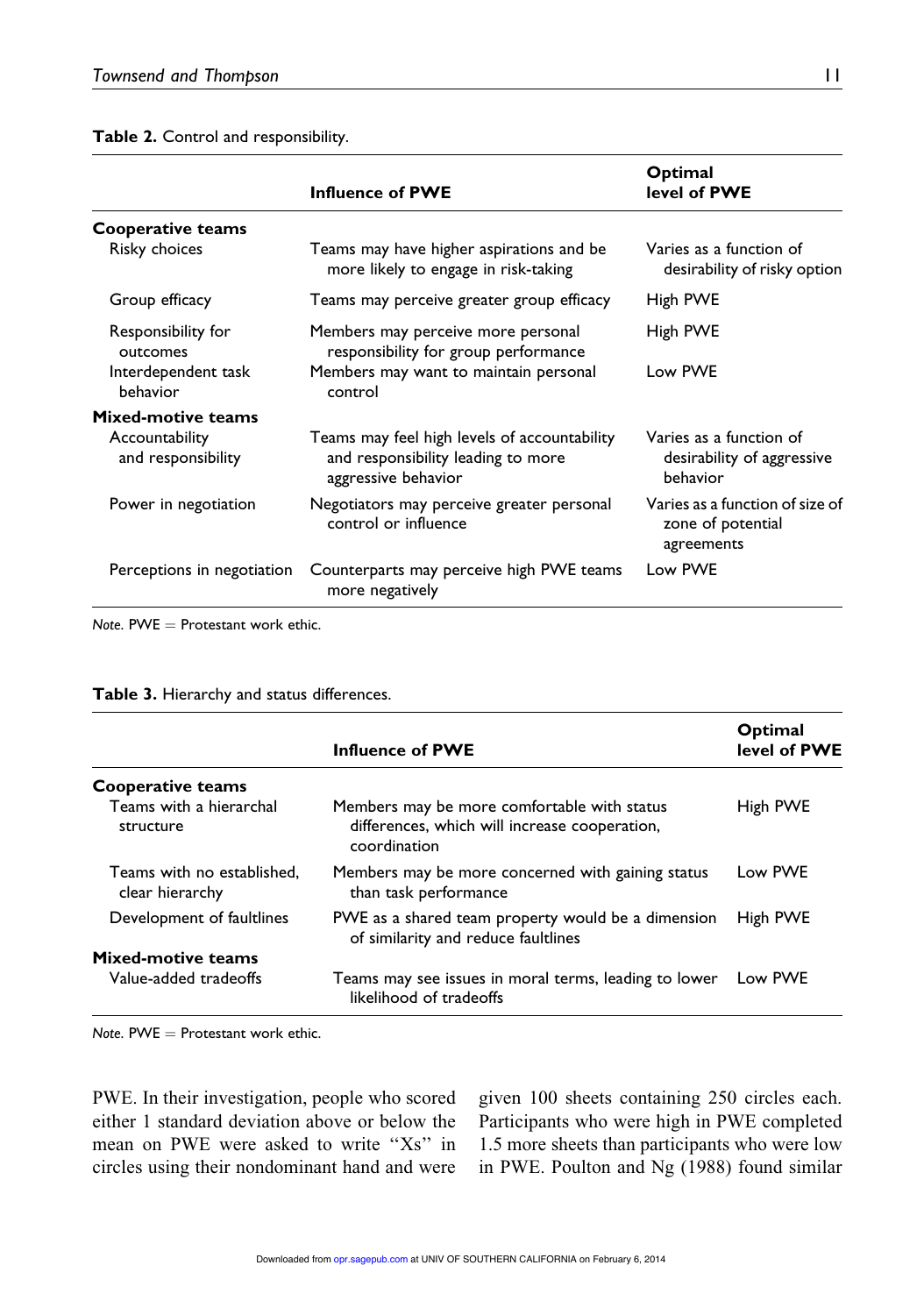results in a field study examining college students' study habits. Greater endorsement of PWE was associated with more time spent on schoolwork and less time spent on leisure. In addition, people's performance over time and in response to feedback also varies as a function of their belief in PWE (Greenberg, 1977). People high in PWE showed high performance over three work periods regardless of whether they might receive a reward, indicating steady levels of high effort and intrinsic motivation. In contrast, people low in PWE showed declines in performance over three work periods and their performance was only high when they thought it might lead to a reward.

#### PWE and motivation in cooperative teams

For cooperative teamwork, motivation is of paramount concern and lack of motivation (e.g., social loafing) is often at the root of faulty teamwork. Indeed, social loafing and free-riding, mentioned previously, are part of a broader class of threats to effective teamwork referred to as motivation loss (Steiner, 1972). Motivational losses have been documented on a wide variety of tasks including intellectual puzzles (Taylor & Faust, 1952), creativity tasks (Gibb, 1951), and perceptual judgment and complex reasoning tasks (Ziller, 1957).

Motivation loss in teams stems from a variety of factors (e.g., Karau & Williams, 1993; Latané et al., 1979). One cause is diffusion of responsibility such that people feel less accountable for a group task compared to one they perform individually. A reduced sense of self-efficacy, wherein people do not believe that their efforts will matter as much on a group task, also contributes to motivation loss. Another cause of motivation loss is known as ''sucker aversion,'' which refers to the fact that people do not want to be duped by their groups into doing a majority of the work and not getting commensurate credit. Not surprisingly, scholars have examined a number of ways to minimize social loafing in teams. For example,

people who work on challenging tasks (Harkins & Petty, 1982), think they are more skilled than others in the group (Williams & Karau, 1991), are more identified with their group in terms of cohesion (Karau & Williams, 1997), or feel that their efforts will be monitored (Williams, Harkins, & Latané, 1981) are all less likely to loaf.

Recent research suggests that people who strongly endorse PWE are also less likely to engage in social loafing than those who report weaker endorsement (Smrt & Karau, 2011). Specifically, individuals who varied in the degree to which they endorsed PWE were asked to complete an idea generation task on which they worked either coactively or collectively. Those with low levels of PWE showed the usual social loafing tendency where they worked harder when completing the task coactively than collectively. In contrast, those who strongly endorsed PWE did not loaf, indicating high levels of motivation to work on group tasks.

The positive association of PWE with motivation on group tasks may be primarily due to one specific factor of PWE—the hard-work factor (i.e., that hard work leads to success). Abele and Diehl (2008) had participants complete a collective task with a partner, actually a confederate, in which only the pair's combined performance was scored. In the suckereffect condition, the partner was portrayed as capable of contributing on the task, but did not do so; therefore, the participant was at risk of having his/her work on the task exploited. In the control condition, the partner was portrayed as less capable than the participant. Overall scores on the PWE scale were not associated with motivation; instead scores on the specific factors of PWE differentially predicted loss of motivation. Participants who highly endorsed the hard-work factor contributed to the collective task equally across these two conditions, regardless of whether they were vulnerable to being ''a sucker.'' In contrast, participants who highly endorsed either an ethical factor (i.e.,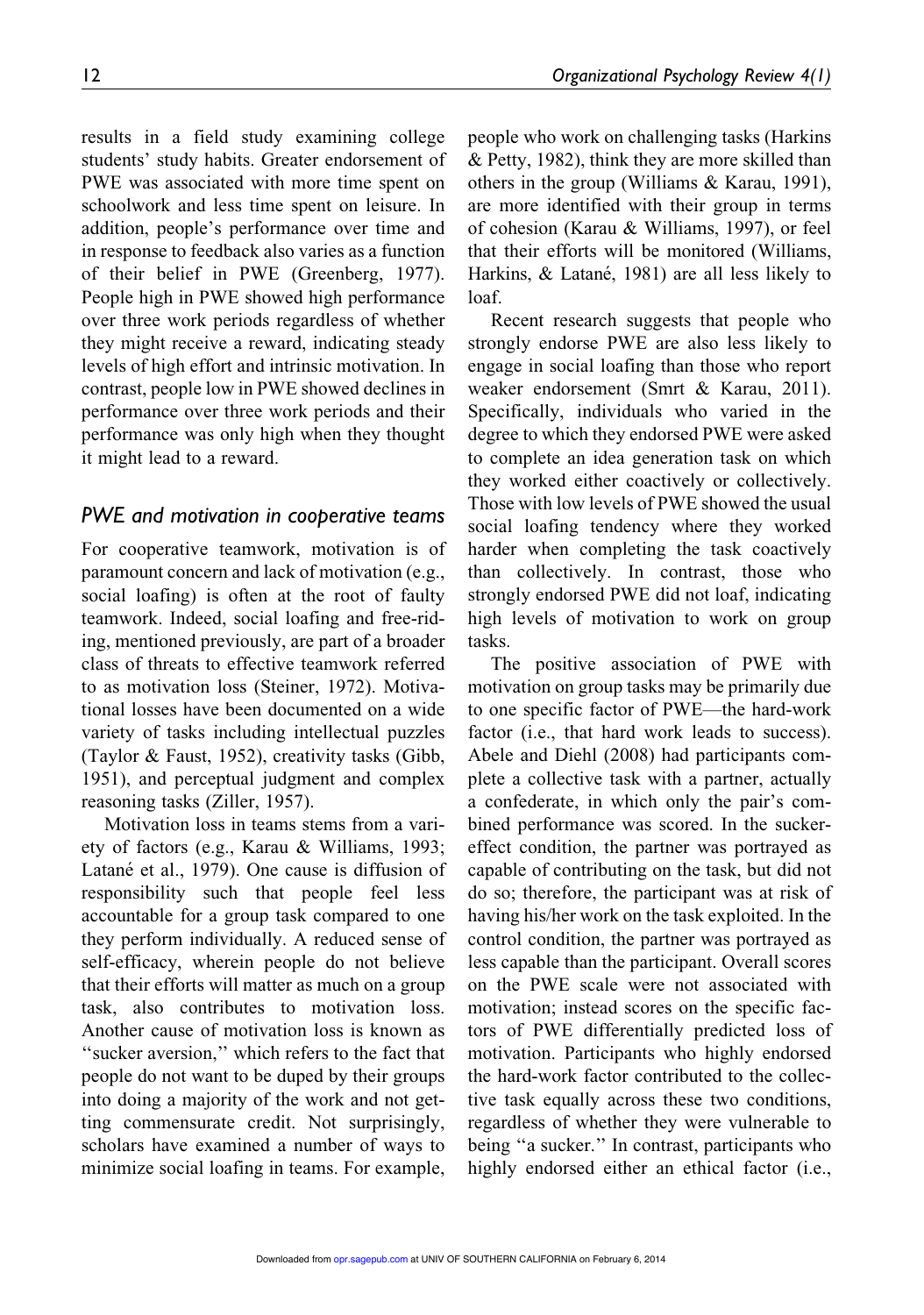work is a moral value) or an equity factor (i.e., work is the basis for reward distribution) were unwilling to compensate for their partner's lack of effort, showing lower effort at the collective task in the sucker-effect condition relative to the control condition.

Many cooperative teams engage in idea generation and brainstorming as a central task. The somewhat paradoxical, but highly replicated result of studies of brainstorming is that teams are distinctly less creative than individuals (see Diehl & Stroebe, 1987). Motivation loss in teams may be one of the reasons for this performance difference. Studies of brainstorming have found that teams come up with over 75% of their ideas in the first 50% of the time they work together, suggesting that they become quickly depleted (Howard, Dekoninck, & Culley, 2010). This decline can be overcome when groups set high quantity goals, restate problem, and encourage those not making a contribution to engage (Paulus & Dzindolet, 1993; Paulus, Nakui, Putman, & Brown, 2006). As mentioned before, people high in PWE showed steady high performance over three work periods while those low in PWE showed declines in performance over these periods (Greenberg, 1977). Thus, teams with members high in PWE, may be less likely to become depleted.

Importantly, cooperative teams also suffer performance losses because of coordination problems. For instance, the finding that groups are less creative than individuals is explained by coordination losses as well as motivation losses. Groups whose members are high in PWE might be more task-focused, but this greater focus may not be sufficient to ward off coordination loss. Instead, to minimize coordination losses, groups may need to discuss how they work together or have actual experience working with one another. For example, in their studies of transactive memory, Liang, Moreland, and Argote (1995) found that groups who had trained together were more likely to perform well together because they developed a tacit understanding of the task and

members' skills. Therefore, we conjecture that the greatest benefits of PWE in producing increased team performance will emerge in the form of minimizing motivational loss rather than coordination loss.

Finally, another reason why some cooperative groups underperform is because they are reluctant to disagree with one another. Indeed, one of the biggest threats to cooperative teams is excessive like-mindedness or an absence of conflict, specifically the absence of task conflict. The conflict literature distinguishes task conflict from relationship conflict. Briefly, task conflict concerns disagreements about what work should be done; whereas relationship conflict emanates from personal grievances between group members (Jehn, 1995). Whereas relationship conflict is consistently associated with lower team performance, task conflict does not appear to have a detrimental effect and, some argue, may actually benefit teams (de Wit, Greer, & Jehn, 2012). The failure of team members to engage in task conflict by raising opposing viewpoints or challenging one another is a leading cause of faulty decision-making. We suggest that teams composed of members high in PWE may be more comfortable engaging in productive task conflict than teams who are low in PWE, who may instead be more concerned with maintaining positive relations. Indeed, individuals who are high in Protestant relational ideology, a construct similar to PWE, show less attention to relational concerns in work settings (Sanchez-Burkes, 2002).

# PWE and motivation in mixed-motive teams

Whereas motivation loss and coordination loss are two primary threats for the performance of cooperative teams, mixed-motive team environments present more complex issues. To consider how and why PWE may affect the outcomes observed in mixed-motive team environments, we focus on three rather robust outcomes in the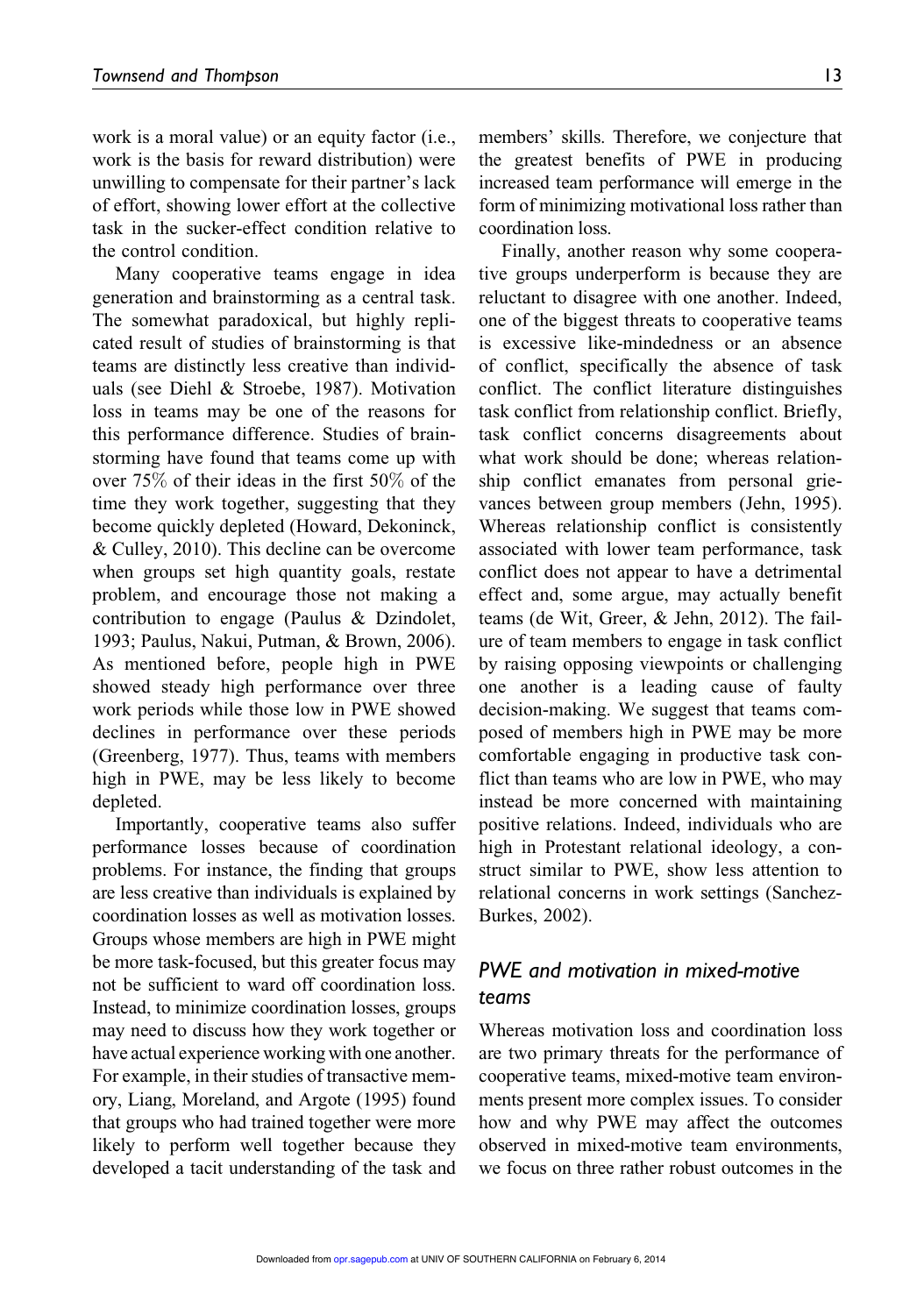mixed-motive team research: the team discontinuity effect, the team negotiation effect, and the unmitigated communion effect.

Compared to individuals, teams behave in a more competitive fashion. Known as the *dis*continuity effect, the empirical observation is that teams are more likely to opt for competitive choices than are individuals (Cohen, Wildschut, & Insko, 2010; Insko et al., 1994). One plausible reason is diffusion of responsibility, such that team members do not feel as personally responsible for making competitive choices as individuals feel when they make their own decisions. Empirical research provides support for a ''fear and greed'' explanation, such that interacting with a group heightens concerns that the other side will act competitively, and that acting as a group heightens concerns of maximizing self-interest (Wildschut, Insko, & Pinter, 2007). Thus, the fear explanation argues that teams may defect (i.e., not cooperate with others) because they fear that others will exploit them. Conversely, the greed explanation argues that teams may defect because they are opportunistic. An initial comparison suggested that greed provides a more important motive for noncooperation in a social dilemma than fear. However, Bruins, Liebrand, and Wilke (1989) found that both fear and greed predict defection in team negotiation.

Given that fear and greed both reflect a concern with task outcomes, we theorize that teams who are high in PWE will be more sensitive to both than those low in PWE. Specifically, we suggest a nuanced prediction in terms of the costs versus benefits of PWE in team negotiation. On the one hand, due to the PWE prescription that success should result from work rather than exploitation of others, we expect that teams high in PWE may not display greed. On the other hand, teams with high PWE will be more concerned with success in a dilemma task and will not want to be exploited as unfairness in outcomes may be particularly aversive. Thus, we expect high PWE teams may make more self-interested choices than low

PWE teams only if the context leads the team to regard the other side as competitive.

The team negotiation effect refers to the empirical observation that holding constant the task and other factors, teams are better able to discover, craft, and implement mutually beneficial, ''win–win'' negotiation agreements as compared to individuals (Thompson, Peterson, & Brodt, 1996). On the surface, this effect seems to be the opposite of the discontinuity effect. However, the discontinuity effect involves how teams make decisions to either trust and cooperate versus distrust and compete, and the team negotiation effect concerns how teams are able to see the potential for mutual value creation. Specifically, teams form more accurate judgments about the other party's interests, ask more relevant questions, and engage in heuristic trial and error. A key reason why teams engage in these behaviors and do better than individuals is that they are more persistent, have higher goals, and process information more accurately. For these reasons, we might expect that teams of negotiators high in PWE might be more likely to put in the cognitive work required to formulate accurate judgments.

Another finding in the mixed-motive literature on negotiations concerns the unmitigated communion effect, which is the fact that people feel anxious about relationships and this leads to excessive agreeableness and accommodation, even within populations of successful business executives (Amanatullah, Morris, & Curhan, 2008). For example, people who hold communal goals (Curhan, Elfenbein, & Kilduff, 2009; Curhan, Elfenbein, & Xu, 2006) and negotiate with friends (Fry, Firestone, & Williams, 1983; Valley, Neale, & Mannix, 1995) are more likely to reach suboptimal outcomes. In contrast, negotiators who have high aspirations are better positioned to perform well (Galinsky & Mussweiler, 2001; Galinsky, Mussweiler, & Medvec, 2002; Thompson, 1995). In negotiations in which both parties are high in unmitigated communion, they both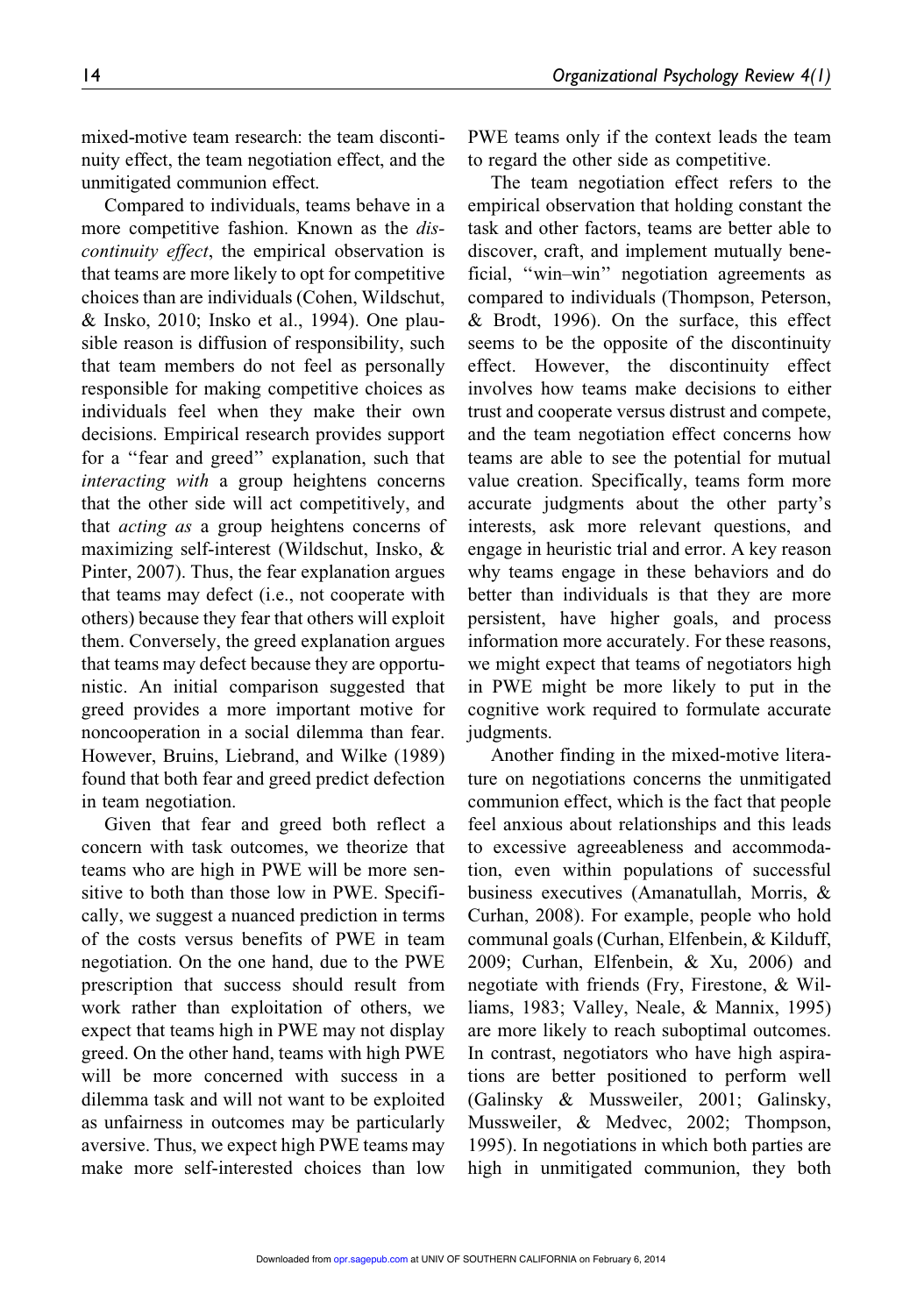accommodate by making excessive concessions and paradoxically, this leads to worse collective outcomes than had negotiators pursued their economic goals (Amanatullah et al., 2008). We predict that negotiators who are high in PWE may be less likely to succumb to the unmitigated communion effect. Specifically, they may be better able to neatly avoid lose– lose outcomes in mixed-motive negotiation environments because they will be more taskfocused and achievement-oriented, and more likely to ask questions, make offers, invite counteroffers, and explore options.

# Personal control and responsibility

Personal control, and the responsibility that follows from it, is another topic central to social psychologists and organizational theorists, which has been studied from a variety of perspectives. Encompassed under this umbrella is research demonstrating the consequences associated with seeing oneself as possessing control over one's environment and outcomes (e.g., Bandura, 1997; Rotter, 1966), the tendency for people to believe they have personal control over outcomes even when they do not (e.g., Langer, 1975), and the perception of personal control or ''self-determination'' as a fundamental psychological need (e.g., Deci & Ryan, 1985). The picture that emerges from this work is one in which actual or perceived control over oneself and one's outcomes is widely desired and beneficial for achievement and well-being (e.g., Bandura, 1997).

As mentioned before, having an internal locus of control, or perceiving personal control over one's life events and outcomes, is strongly related to PWE (e.g., MacDonald, 1972; Mirels & Garrett, 1971). People who highly endorse PWE are more likely to perceive that their own efforts and abilities, relative to external factors such as fate or luck, have largely determined their life outcomes (Feather, 1983; Waters, Bathis, & Waters, 1975). Endorsement of PWE

is also associated with the belief that others are responsible for their outcomes (e.g., Christopher & Schlenker, 2005; Furnham, 1990; MacDonald, 1972; Waters et al., 1975). For example, Christopher and Schlenker (2005) found that people who endorse PWE are more likely to hold a target person responsible for his/her outcomes in a variety of achievementoriented situations (e.g., applying for a job or taking a college course). People who endorse PWE are also more susceptible to outcome bias, meaning they are likely to believe that individuals' outcomes correspond to some underlying personal characteristic, which further heightens perceptions of personal responsibility. Christopher and Jones (2004) examined this idea by having people high and low in PWE read vignettes describing either an affluent or a nonaffluent target person and then rate this person on a variety of traits. Compared to individuals low in belief in PWE, those who strongly believed in PWE rated the affluent (i.e., more successful) target person as possessing more positive personality characteristics than the nonaffluent target.

## PWE and control in cooperative teams

One type of cooperative teamwork involves decision-making, and in particular, decisionmaking under risk. As with individuals, groups have also been shown to be more risk-averse in the domain of gains and risk-seeking in the domain of losses (Milch, Weber, Appelt, Handgraaf, & Krantz, 2009). However, groups also tend to make more risk-seeking decisions than do individuals with respect to gambles versus sure things (Milch et al., 2009). How might PWE affect risky choice in teams? We speculate that PWE will increase risk-taking in teams, particularly if taking the risk will bring a team closer to meeting their ultimate goals.

Research has also found that some groups feel more efficacious than others (i.e., higher group efficacy, group potency, or collective efficacy) and this higher efficacy predicts persistence and performance (Guzzo, Yost,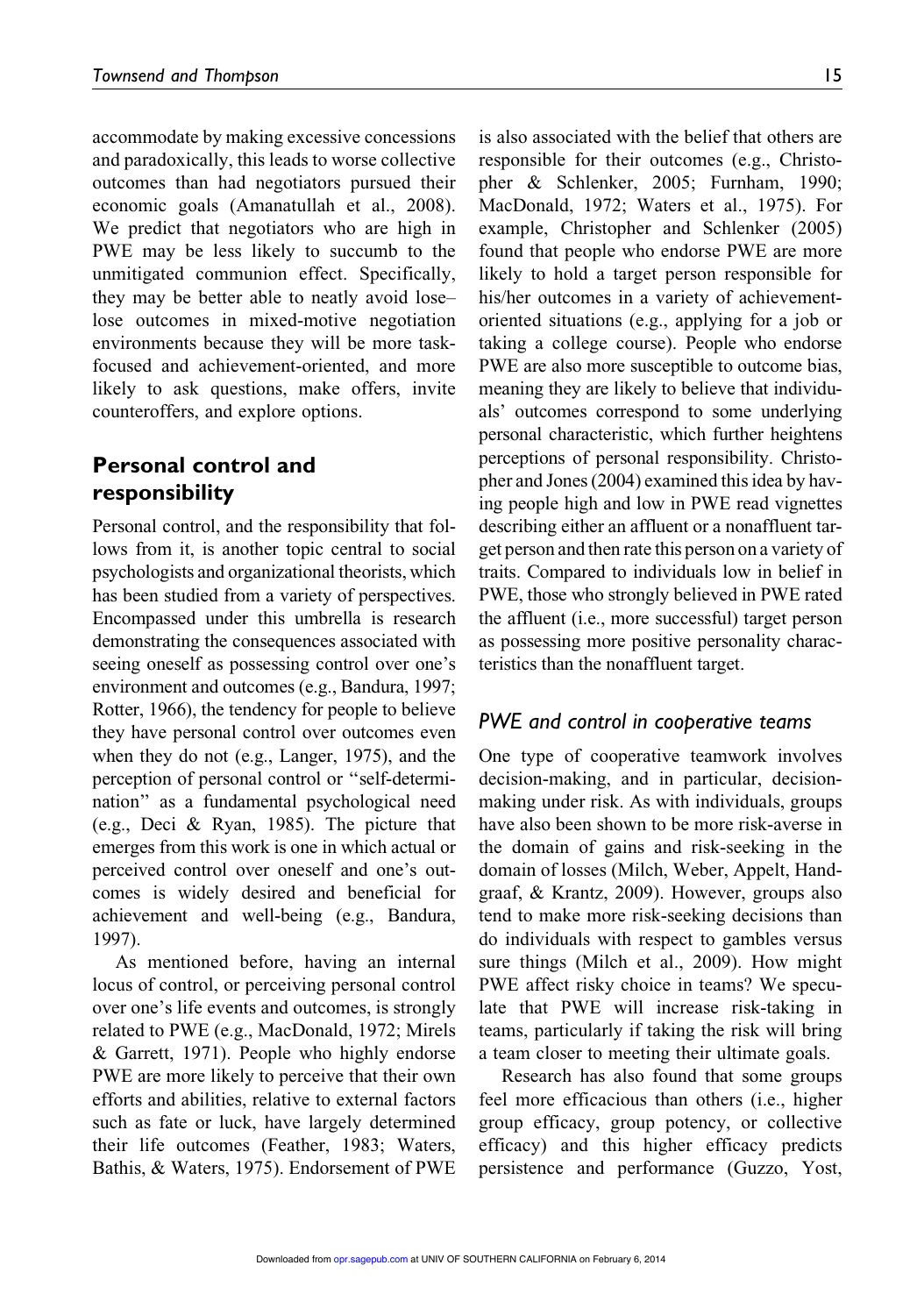Campbell, & Shea, 1993). A meta-analysis of 6,128 groups revealed that groups with higher collective efficacy performed better than groups with lower collective efficacy (Stajkovic, Lee, & Nyberg 2009). We predict that teams high in PWE might have higher collective efficacy, believing that their actions and behaviors will have desirable effects, which may help drive better performance.

The association of PWE with greater perceptions of personal control may also shape outcomes in cooperative teams because members will feel more responsible for team performance. Indeed, when group members perceive themselves to have control over and responsibility for the group's performance, they show motivation gains (e.g., Hertel, Kerr, & Messé, 2000; Williams & Karau, 1991). For example, high-ability individuals who find the group task important will work harder in their teams because they expect that without their input the group will fail (Williams & Karau, 1991). In addition, even low-ability team members also show motivation gains when group performance is mainly determined by the weakest member (*i.e.*, the Köhler effect: Hertel et al., 2000). Given the association between PWE and personal control, teams with members who strongly endorse PWE may be more likely to show these motivational gains. Such gains would complement the overall high levels of motivation and persistence reviewed before.

The interdependent nature of teamwork is also paramount. Group members are often interdependent with each other and are forced to coordinate their behavior and to compromise to reach a group decision—both instances in which people must relinquish some forms of control. Given the connection between PWE and personal control, groups with high PWE may find some group work more frustrating and less desirable than individual work. Specifically, for groups whose members strongly endorse PWE, ceding some degree of control to others may be problematic and lead to lower intrinsic motivation and lower identification with the group.

# PWE and control in mixed-motive environments

Within the mixed-motive literature, the concept of control has been studied through two different lenses: one body of literature examining accountability and constituency pressure and a second, separate literature focusing on control, in terms of one's best alternative to a negotiated agreement. With regard to accountability and constituency pressure, these factors are used to instill self-interest in negotiators, making them focus more on their own gains. The general finding is that people who feel that they are accountable to a superior, constituency, or audience engage in more aggressive behavior at the bargaining table (Ben-Yoav & Pruitt, 1984; Carnevale, Pruitt, & Seilheimmer, 1981). Individuals and groups who strongly endorse PWE may already hold high perceptions of personal or group control and responsibility. That is, even without external accountability, high PWE may be associated with a greater focus on success and more assertive behavior.

The research on control and negotiation has primarily been studied in terms of the attractiveness of a negotiator's outside options, where possessing attractive alternatives provides a negotiator with greater control or power in a negotiation. Given that strongly endorsing PWE is associated with increased perceptions of personal control, negotiators who endorse PWE may be more likely to hold out for attractive outcomes in negotiations. We theorize that the effect of this increased likelihood to hold out will vary as a function of the size of the bargaining zone, or zone of possible agreements (ZOPA). When the bargaining zone is large, negotiators may create a better outcome if they do not prematurely settle for a suboptimal outcome. If negotiators who are high in PWE are more likely to hold out for more attractive outcomes, then PWE will have beneficial effects in these situations by preventing a suboptimal outcome. However, when the bargaining zone is small, we predict that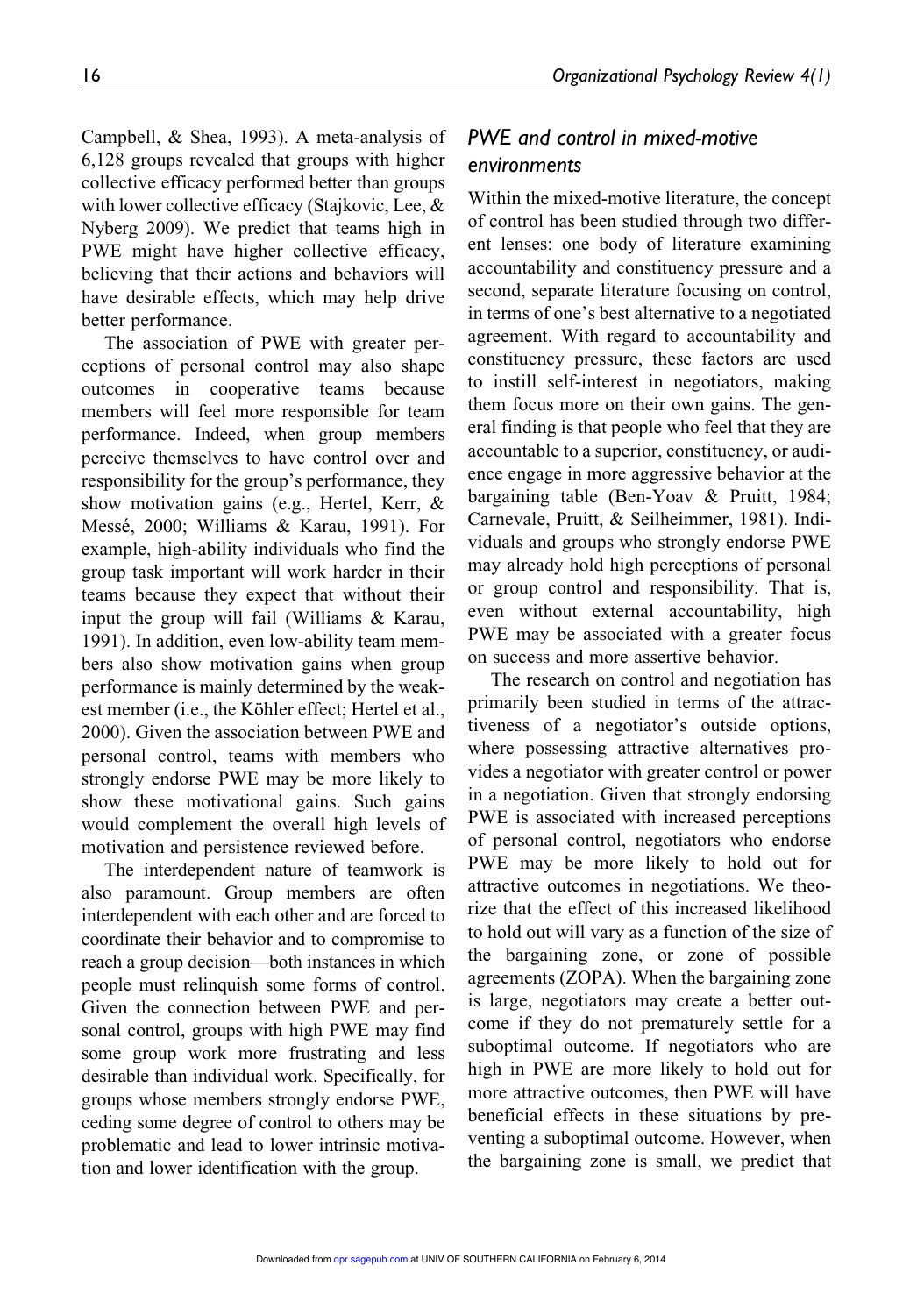PWE may have deleterious effects. Specifically, by holding out for more attractive outcomes negotiators may reject viable solutions and risk impasse.

In addition, negotiators who are high in PWE might be perceived more negatively than their negotiation counterparts. For example, Morris, Larrick, and Su (1999) found that when negotiators had highly attractive outside options to a negotiation, they were more likely to hold out for better terms. This ''tough'' behavior resulted in their partner drawing more negative conclusions about their personality, namely they were regarded as disagreeable, when in fact, they simply had better outcomes an example of the fundamental attribution error (Ross, 1977). If negotiators high in PWE are likely to hold out, then they may also be perceived as disagreeable.

# Hierarchy and status differences

In all teams, organizations, and societies, there is some inequality in the amount of tangible and intangible goods that different members receive. Sets of shared beliefs, termed ''status ideologies,'' explain this inequality, prescribe rules for gaining higher status or resources, and frequently justify the status quo (Jost & Banaji, 1994; Major, 1994; Major & Schmader, 2001). Thus, status ideologies are both descriptive and prescriptive. On the one hand, they help individuals to make sense of their worlds, providing them with expectations and interpretations of their environments (Frey & Powell, 2005; Koltko-Rivera, 2004; Levy, Chiu, & Hong, 2006). On the other hand, they also provide guidelines for how a person's status can be improved.

Because PWE holds people and groups responsible for their status, endorsement of PWE is also related to justification of status differences between individuals and groups (e.g., Levin et al., 1998; McCoy & Major, 2007; O'Brien & Major, 2005; Quinn & Crocker, 1999) and to more negative attitudes toward lower status groups who are presumed to deserve their lower status (e.g., Biernat, Vescio, & Theno, 1996; Furnham, 1990; Heaven, 1990; Katz & Hass, 1988). For example, individuals who are high in PWE blame the unemployed for their lack of jobs (Furnham, 1982) and are more likely to oppose charity services such as a proposed homeless shelter (Somerman, 1993). Stronger belief in PWE is also associated with higher levels of benevolent and hostile sexism among both males and females (Christopher & Mull, 2006) and more negative attitudes toward the poor (MacDonald, 1972), homosexuals (Malcomnson, Christopher, Franzen, & Keyes, 2006), and African Americans (among European Americans; Katz & Hass, 1988).

In fact, some have argued that groups and individuals that are high status bolster or promote beliefs like PWE as a seemingly principled way to maintain their favored position within the current status hierarchy (Jackman, 1994; Jackman & Muha, 1984; Jost & Hunyady, 2002). For example, Federico and Sidanius (2002) found that European Americans appeal to PWE as a basis for opposing affirmative action policies aimed at helping racial and ethnic minority groups.

## PWE and hierarchy in cooperative teams

Hierarchy exists within a group if members are ordered along a valued dimension, such that those who are higher in the hierarchy have greater status (i.e., respect, recognition, and prestige) than those who are lower in the hierarchy (Fiske, 2010). Differences in status are often, but not always, accompanied by differences in power (i.e., control over valued resources; Fiske, 2010; Magee & Galinsky, 2008). Recent work demonstrates that hierarchy and status differences within teams can be beneficial (e.g., Halevy, Chou, & Galinsky, 2011; Halevy, Chou, Galinsky, & Murnighan, 2012). We theorize that among hierarchically structured groups, having high PWE will be advantageous. As a status-justifying ideology,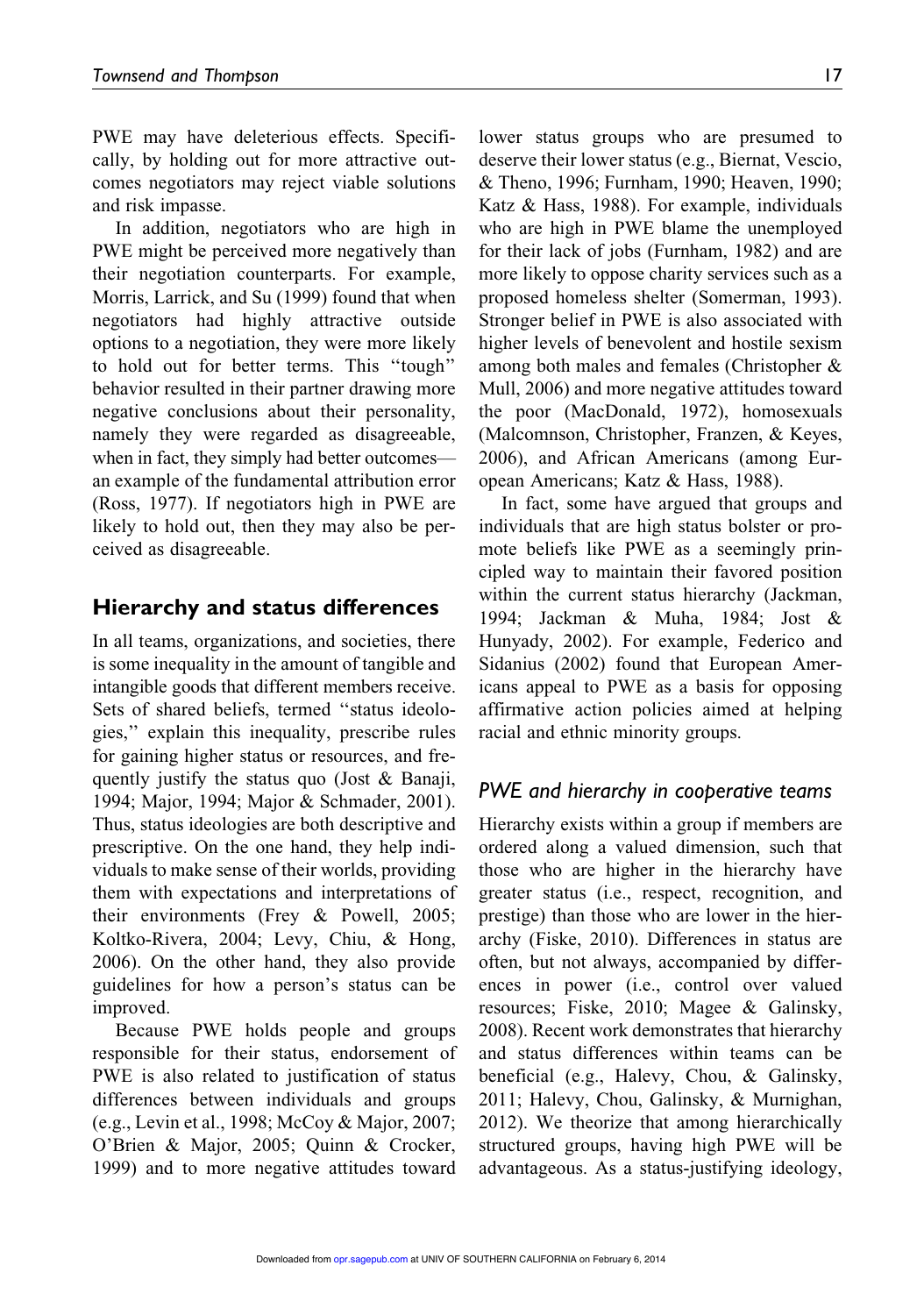PWE is associated with perceiving status differences as fair. Thus, we speculate that members of high PWE teams will be more likely to accept their status positions on the team, which will help to coordinate their work.

However, it is also possible that a team does not have a clear hierarchy. In these situations, team members—even in cooperative teams may engage in an implicit battle for status and influence (e.g., Barchas & Fisek, 1984; Bendersky & Hays, 2012; Greer & van Kleef, 2010). This often occurs on a microlevel, through expressions and eye contact (Berger, Rosenholtz, & Zelditch, 1980; Mazur, 1985). We predict that this battle over status will be more likely in high PWE teams and will detract from team performance. This is consistent with literature showing that teams composed of members with a high sense of power and control are more likely to have conflicts and perform worse (e.g., Chattopadhyay, Finn, & Ashkanasy, 2010; Greer, Caruso, & Jehn, 2011; Groysberg, Polzer, & Elfenbein, 2011; Kwaadsteniet & van Dijk, 2010; Porath, Overbeck, & Pearson, 2008).

One dimension of teams that is associated with status differences is diversity, which we define as any attribute or characteristic that can be used to identify objective or subjective differences between people within a group, organization, or society (van Knippenberg & Schippers, 2007; Williams & O'Reilly, 1998). Dimensions of either perceived or actual difference between group members are not always accompanied by differences in status. For example, members may have attended different undergraduate universities, however, they may not be given respect or control on the basis of their alma maters.

Research on faultlines and diversity more generally reveals that it can have positive as well as negative effects (Kearney & Gebert, 2009; Kearney, Gebert, & Voelpel, 2009; Kooij-de Bode, van Knippenberg, & van Ginkel, 2008; Phillips & Loyd, 2006; Phillips, Mannix, Neale, & Gruenfeld, 2004; Phillips, Northcraft, &

Neale, 2006; Sawyer, Houlette, & Yeagley, 2006). For example, Phillips et al. (2004) found that diversity may be beneficial in the common information dilemma, but this may be limited to when there is a solo low-status member who possesses the unique information. Additionally, Sawyer et al. (2006) demonstrated that even with solo low-status members, information exchange is not always enhanced. Moreover, research on faultlines suggests that groups with faultlines may be more likely to make suboptimal decisions than homogeneous groups (Lau & Murnighan, 1998). A faultline exists when group members differ from one another in at least two ways that are correlated (e.g., a mixed-gender group in which the men are engineers and the women are HR managers).

Given our conceptualization of PWE as a shared value held by team members, we believe that high team PWE will help groups to benefit from member diversity. Specifically, people's level of endorsement of this ideology may be relatively visible so that shared belief in PWE might help to bridge faultlines or dampen their impact. Consider, for example, a work group in which the entry-level employees are generation Y and the middle- and upper managers are baby boomers. A faultline exists between generation and employee role. However, if all members of the work group share a high level of PWE endorsement, then this may help members avoid interpersonal conflict.

#### PWE and hierarchy in mixed-motive groups

Success in mixed-motive negotiations often involves making tradeoffs (Thompson, 2011). When individuals are able to discover issues that one party cares more about than another party, a value-added tradeoff is possible. For example, suppose that a two-party negotiation contains the issues of price, payment terms, and quality. Although both parties care a lot about price, if one party is more concerned about payment terms and the other is more concerned about quality, then a value-added tradeoff is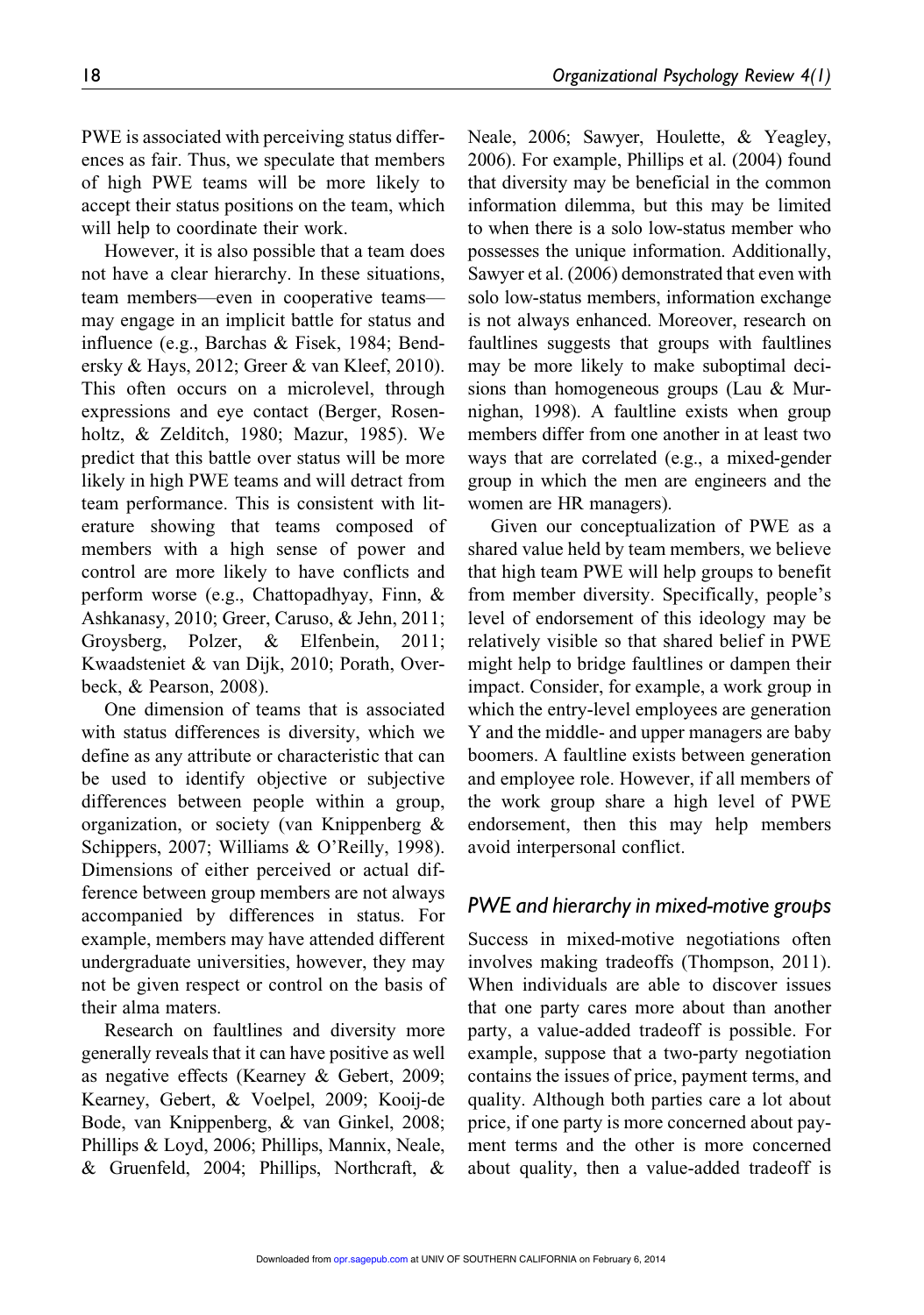possible in a settlement in which the first party gets the payment terms she desires and the second party gets the quality that is best for him.

However, such Pareto-optimal agreements require that negotiators have a largely economic view of issues and can make tradeoffs. Indeed, to the extent that parties regard issues as sacred, or nonfungible, this may preclude tradeoffs (Tetlock, Peterson, & Lerner, 1996). Parties who are high in PWE may have moral views of issues that go beyond mere economics, thus preventing value-added tradeoffs. For example, parties who strongly endorse PWE are likely to believe that people's outcomes should be commensurate with their inputs and will be averse to any situation in which groups' or individuals' outcomes are not equitable.

## Conclusion

We have examined how belief in the Protestant work ethic, or PWE, might affect the performance of cooperative and mixed-motive teams. Because PWE focuses on tasks, work, and outcomes, it is of paramount importance in the analysis of organizational teams and is distinct from constructs that may appear to be closely related, as we described before. The goal of our review was to generate theory-driven hypotheses about how PWE might affect the process and performance of organizational teams.

We focused on three key features of PWE that have particular relevance for the study of teams. Specifically, we examined the association of PWE and heightened motivation, perceptions of personal control, and justification of status differences. Across each of these, we theorized how PWE might relate to team processes and performance in both cooperative and mixed-motive settings (see Tables 1, 2, and 3, for overviews of these predictions). Overall, we suggest that PWE will have largely positive effects on outcomes for cooperative teams, but will produce more varied effects among mixedmotive teams. Among cooperative teams, those high in PWE will have members who are more

motivated, possess greater self-efficacy, and share an ideology that explains status differences as fair. Thus, members will be more task-focused, persistent, and cohesive. In contrast, among mixed-motive teams, PWE may have both positive and negative effects. High PWE may offer rewards in terms of higher team motivation and task focus. However, it may also convey drawbacks if high PWE teams behave too aggressively and or take unwise risks due to increased perceptions of personal control and greater focus on success and equity.

Importantly, the three key features of PWE are likely to interact with each other and with team characteristics to shape outcomes. Therefore, we expect that there are exceptions to our proposed main effects, which produce apparent contradictions in the positivity versus negativity of PWE's influence. For example, although cooperative teams largely benefit from high PWE, we expect boundary conditions exist. As we mention before, if the team context is such that members are asked to relinquish control, then PWE may be a liability as members may exhibit lower intrinsic motivation as a result of having their sense of control reduced. Similarly, if the team does not have a clear hierarchy, then PWE may lead to performance decrements as members are more focused on establishing a hierarchy than engaging in the group's work. Future theoretical and empirical work is needed to more fully understand these and other boundary conditions.

It is important to keep in mind three considerations. First, it is likely that people in groups will sometimes vary in how much they endorse PWE and that organizational cultures will also vary in how much they promote PWE. Team member differences in PWE might interact to produce deleterious or advantageous outcomes. Similarly, the degree to which the organizational culture promotes PWE may also interact with a team's level of PWE in shaping the performance of that work team. Second, in our review, we have tended to conceptualize PWE as a relatively stable individual difference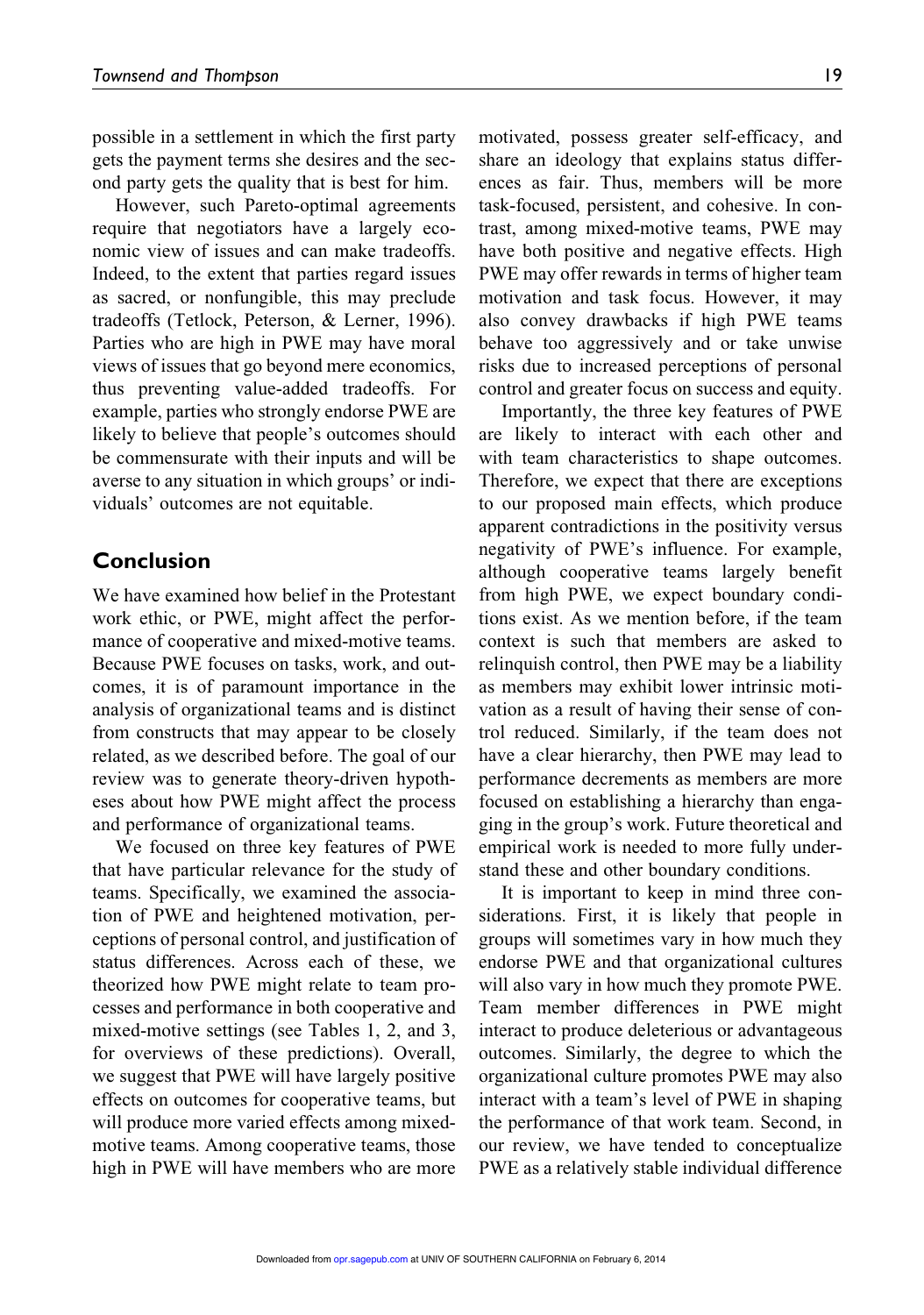that expresses itself in teams. However, environmental and cognitive stimuli might temporarily activate, or suppress, PWE in individuals and groups. A final consideration is how PWE might evolve over time. Studies have suggested, for example, that people's chronic moods tend to grow more homogenous in groups as they interact over time, with more dominant, higher status members having more influence (Anderson & Thompson, 2004). Thus, future research may want to consider the dynamic development of PWE in organizational groups.

Given its prevalence in Western society, it is unremarkable that PWE has been the subject of much empirical and theoretical work in psychology. However, given the ubiquity of teams in organizations who collaborate on cooperative tasks as well as contend in mixed-motive situations when incentives are not perfectly aligned, it is remarkable how little is known about PWE in teams. In this article, we have used the extant theoretical and empirical work on cooperative and mixed-motive teams to derive some hypotheses about PWE in such groups. PWE may powerfully shape team processes and performance. Our hope is that this paper inspires future theoretical and empirical research on team PWE and lays the groundwork for a comprehensive understanding of the optimal level of PWE in organizational teams.

#### Notes

- 1. No doubt there are other closely related constructs; this is not an exhaustive list.
- 2. We distinguish between cooperative and mixedmotive teams as the literature on negotiation and mixed-motive decision-making divides itself as such. However, this distinction is more one of tradition in the literature rather than a stark contrast.

#### References

Abele, S., & Diehl, M. (2008). Finding teammates who are not prone to sucker and free-rider effects: The Protestant work ethic as a moderator of motivation losses in group performance. Group Processes & Intergroup Relations, 11(1), 39–54.

- Adams, J. S. (1965). Inequity in social exchange. In L. Berkowitz (Ed.), Advances in experimental social psychology (Vol. 2, pp. 267–299). New York, NY: Academic Press.
- Amanatullah, E. T., Morris, M. W., & Curhan, J. R. (2008). Negotiators who give too much: Unmitigated communion, relational anxieties, and economic costs in distributive and integrative bargaining. Journal of Personality and Social Psychology, 95, 723–738.
- Anderson, C., & Thompson, L. (2004). Affect from the top down: How powerful individuals' positive affect shapes negotiations. Organizational Behavior & Human Decision Processes, 95(2), 125–139.
- Bandura, A. (1977). Self-efficacy: Toward a unifying theory of behavioral change. Psychological Review, 84(2), 191–215.
- Bandura, A. (1997). Self-efficacy: The exercise of control. New York, NY: W.H. Freeman.
- Barchas, P. R., & Fisek, M. H. (1984). Hierarchical differentiation in newly formed groups of rhesus and humans. . In P. R. Barchas (Ed.), Social hierarchies: Essays toward a sociophysiological perspective (pp. 23–44). Westport, CT: Greenwood.
- Bargh, J. A., Gollwitzer, P. M., & Oettingen, G. (2010). Motivation. In S. T. Fiske, D. T. Gilbert, & G. Lindzey (Eds.), Handbook of social psychol $ogy$  (5th ed., pp. 268–316). New York, NY: Wiley.
- Beersma, B., Hollenbeck, J. R., Humphrey, S. E., Moon, H., Conlon, D. E., & Ilgen, D. R. (2003). Cooperation, competition, and team performance: Toward a contingency approach. Academy of Management Journal, 46, 572–590.
- Bendersky, C., & Hays, N. A. (2012). Status conflict in groups. Organization Science, 23, 323–340.
- Ben-Yoav, O., & Pruitt, D. G. (1984). Accountability to constituents: A two-edged sword. Organizational Behavior and Human Performance, 34, 282–295.
- Berger, J., Rosenholtz, S. J., & Zelditch, M. (1980). Status organizing processes. Annual Review of Sociology, 6, 479–508.
- Biernat, M., Vescio, T. K., & Theno, S. A. (1996). Violating American values: A ''value congruence''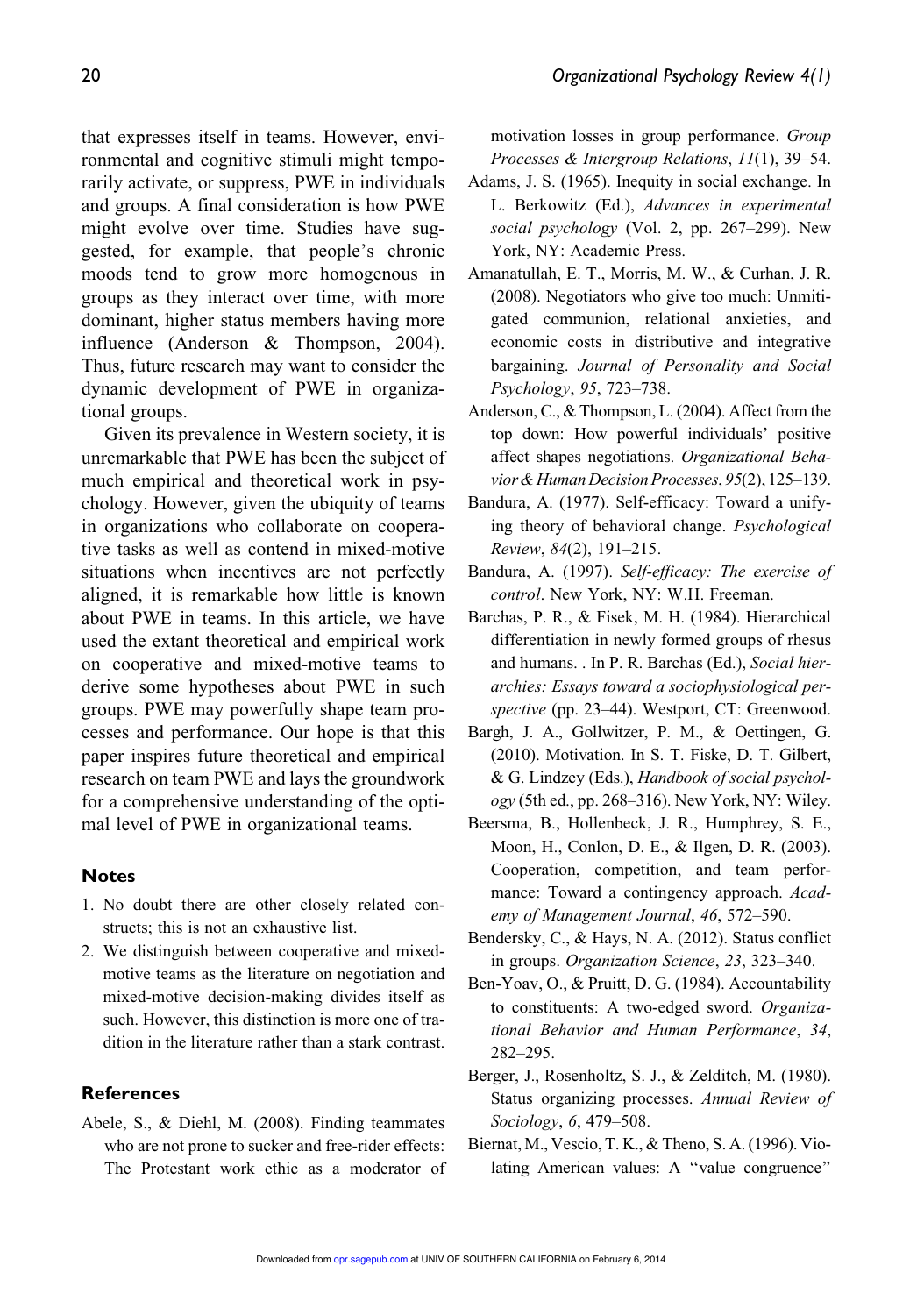approach to understanding outgroup attitudes. Journal of Experimental Social Psychology, 32(4), 387–410.

- Blau, G., & Ryan, J. (1997). On measuring work ethic: A neglected work commitment facet. Journal of Vocational Behavior, 51(3), 435–448.
- Blood, M. (1969). Work values and job satisfaction. Journal of Applied Psychology, 53(6), 456–459.
- Bruins, J. J., Liebrand, W. B., & Wilke, H. A. (1989). About the salience of fear and greed in social dilemmas. European Journal of Social Psychology, 19, 155–161.
- Carnevale, P., Pruitt, D. G., & Seilheimer, S. D. (1981). Looking and competing: Accountability and visual access in integrative bargaining. Journal of Personality and Social Psychology, 40(1), 111–120.
- Chattopadhyay, P., Finn, C. P, & Ashkanasy, N. M. (2010). Affective responses to professional dissimilarity: A matter of status. Academy of Management Journal, 53, 808–826.
- Christopher, A. N., & Jones, J. R. (2004). Affluence clues and first impressions: The moderating impact of the Protestant work ethic. Journal of Economic Psychology, 25(2), 279–292.
- Christopher, A. N., & Mull, M. S. (2006). Conservative ideology and ambivalent sexism. Psychology of Women Quarterly, 30(2), 223–230.
- Christopher, A. N., & Schlenker, B. R. (2005). The Protestant work ethic and attributions of responsibility: Applications of the triangle model. Journal of Applied Social Psychology, 35(7), 1502–1515.
- Cohen, T. R, Wildschut, T., & Insko, C. A. (2010). How communication increases interpersonal cooperation in mixed-motive situations. Journal of Experimental Social Psychology, 46(1), 39–50.
- Crandall, C. S. (1994). Prejudice against fat people: Ideology and self-interest. Journal of Personality and Social Psychology, 66(5), 882–894.
- Curhan, J. R., Elfenbein, H. A., & Kilduff, G. J. (2009). Getting off on the right foot: Subjective value versus economic value in predicting longitudinal job outcomes from job offer negotiations. Journal of Applied Psychology, 94(2), 524–534.
- Curhan, J. R., Elfenbein, H. A., & Xu, H. (2006). What do people value when they negotiate? Mapping the domain of subjective value in

negotiation. Journal of Personality and Social Psychology, 91(3), 493–512.

- Deci, E. L., & Ryan, R. M. (1985). Intrinsic motivation and self-determination in human behavior. New York, NY: Plenum.
- De Wit, F. R. C., Greer, L. L., & Jehn, K. A. (2012). The paradox of intergroup conflict: A meta-analysis. Journal of Applied Psychology, 97(2), 360–390.
- Diehl, M., & Stroebe, W. (1987). Productivity loss in brainstorming groups: Toward the solution of a riddle. Journal of Personality and Social Psychology, 53(3), 497–509.
- Eisenberger, R., & Shank, D. M. (1985). Personal work ethic and effort training affect cheating. Journal of Personality and Social Psychology, 49(2), 520–528.
- Feather, N. T. (1983). Some correlates of attributional style: Depressive symptoms, self-esteem, and Protestant ethic values. Personality and Social Psychology Bulletin, 9(1), 125–135.
- Fiske, S. T. (2010). Interpersonal stratification: Status, power, and subordination. In S. T. Fiske, D. T. Gilbert, & G. Lindzey (Eds.), Handbook of social psychology (5th ed., pp. 941–982). New York, NY: John Wiley & Sons.
- Federico, C. M., & Sidanius, J. (2002). Racism, ideology, and affirmative action revisited: The antecedents and consequences of ''principled objections'' to affirmative action. Journal of Personality and Social Psychology, 82(4), 488–502.
- Frey, R., & Powell, L. (2005). Beyond left–right ideology in the study of justice perceptions: Interdependent and independent distributive worldviews in Jamaica and New Zealand. Journal of Cross-Cultural Psychology, 36(1), 117–146.
- Fry, W. R., Firestone, I. J., & Williams, D. L. (1983). Negotiation process and outcome of stranger dyads and dating couples. Do lovers lose? Basic and Applied Social Psychology, 4, 1–16.
- Furnham, A. (1982). The Protestant work ethic and attitudes towards unemployment. Journal of Occupational Psychology, 55, 277–286.
- Furnham, A. (1987). Predicting Protestant work ethic beliefs. European Journal of Personality, 1, 93–106.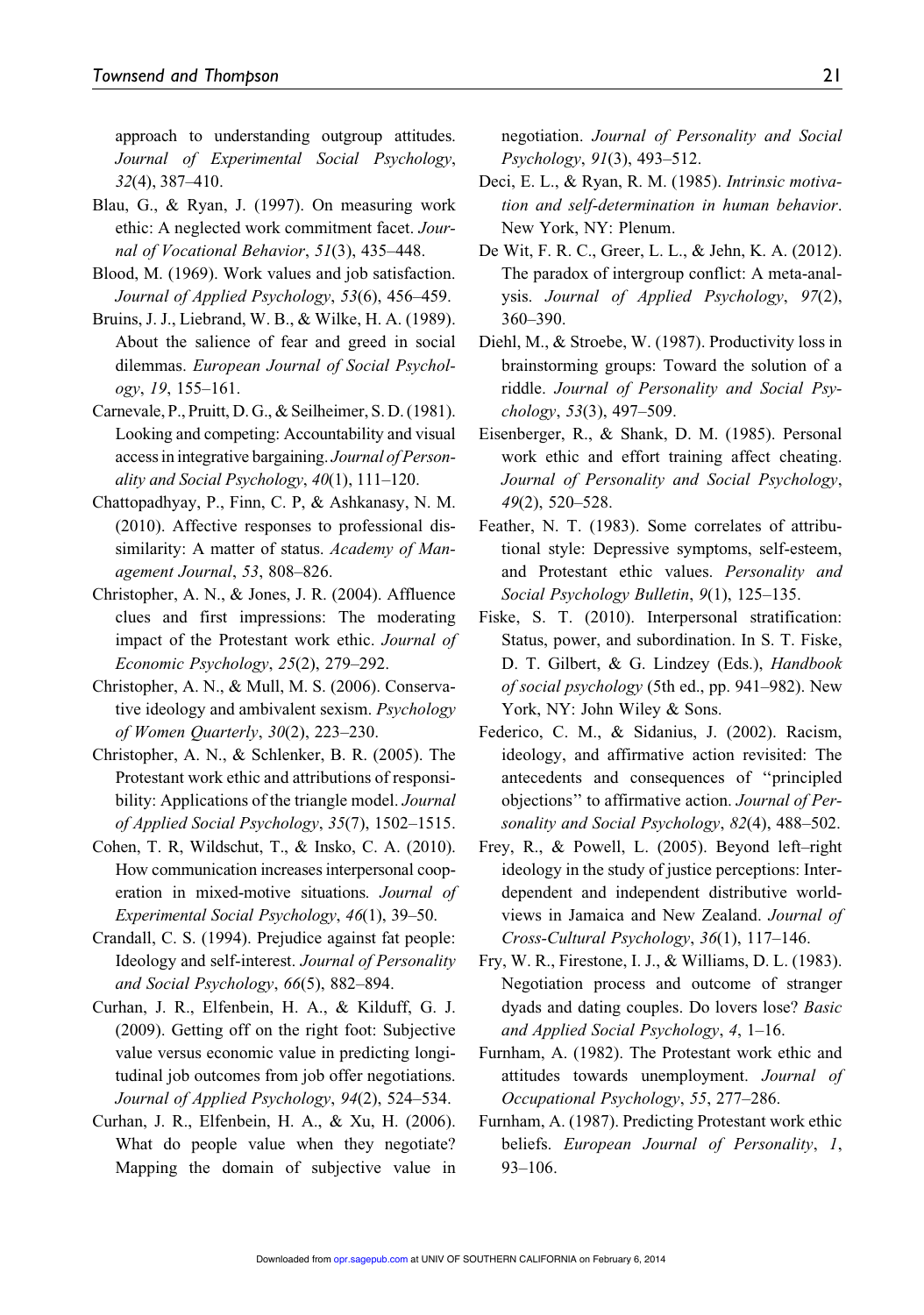- Furnham, A. (1990). The Protestant work ethic: The psychology of work beliefs and values. London, UK: Routledge.
- Galinsky, A. D., & Mussweiler, T. (2001). First offers as anchors: The role of perspective-taking and negotiator focus. Journal of Personality and Social Psychology, 81(4), 657–659.
- Galinsky, A. D., Mussweiler, T., & Medvec, V. H. (2002). Disconnecting outcomes and evaluations: The role of negotiator focus. Journal of Personality and Social Psychology, 83(5), 1131–1140.
- Ghorpade, J., Lackritz, J., & Singh, G. (2006). Correlates of the Protestant ethic of hard work: Results of a diverse ethno-religious sample. Journal of Applied Social Psychology, 36(10), 2449–2473.
- Gibb, J. R. (1951). The effects of group size and of threat reduction upon creativity in a problem solving group. American Psychologist, 6, 324.
- Giorgi, L., & Marsh, C. (1990). The Protestant work ethic as a cultural phenomenon. European Journal of Social Psychology, 20, 499–517.
- Greenberg, J. (1977). The Protestant work ethic and reactions to negative performance evaluations on a laboratory task. Journal of Applied Psychology, 62, 682–690.
- Greenberg, J. (1978). Equity, equality, and the Protestant ethic: Allocating rewards following fair and unfair competition. Journal of Experimental Social Psychology, 14, 217–226.
- Greer, L. L., Caruso, H. M., & Jehn, K. A. (2011). The bigger they are, the harder they fall: Linking team power, conflict, congruence, and team performance. Organizational Behavior and Human Decision Processes, 116, 116–128.
- Greer, L. L., & van Kleef, G. A. (2010). Equality versus differentiation: The effects of power dispersion on social interaction. Journal of Applied Psychology, 95, 1032–1044.
- Groysberg, B., Polzer, J. T., & Elfenbein, H. (2011). Too many cooks spoil the broth: How high-status individuals decrease group effectiveness. Organization Science, 22, 722–737.
- Guzzo, R. A., Yost, P. R., Campbell, R. J., & Shea, G. P. (1993). Potency in groups: Articulating a construct. British Journal of Social Psychology, 32(1), 87–106.
- Halevy, N., Chou, E. Y., & Galinsky, A. D. (2011). A functional model of hierarchy: Why, how, and when vertical differentiation enhances group performance. Organizational Psychology Review, 1, 32–52.
- Halevy, N., Chou, E., Galinsky, A., & Murnighan, J. K. (2012). When hierarchy wins: Evidence from the National Basketball Association. Social Psychological and Personality Science, 3, 398–406.
- Harkins, S. G., & Petty, R. E. (1982). Effects of task difficulty and task uniqueness on social loafing. Journal of Personality and Social Psychology, 43(6), 1214–1229.
- Hayward, R. D., & Kemmelmeier, M. (2011). Weber revisited a cross-national analysis of religiosity, religious culture, and economic attitudes. Journal of Cross-Cultural Psychology, 42, 1406–1420.
- Heaven, P. C. L. (1990). Human values and suggestions for reducing unemployment. British Journal of Social Psychology, 29, 257–264.
- Hertel, G., Kerr, N. L., & Messé, L. A. (2000). Motivation gains in performance groups: Paradigmatic and theoretical developments on the Köhler effect. Journal of Personality and Social Psychology, 79(4), 580–601.
- Ho, R., & Lloyd, J. I. (1984). Development of an Australian work ethic scale. Australian Psychologist, 19(3), 321–332.
- Hofstede, G. (1983). National cultures in four dimensions: A research-based theory of cultural differences among nations. International Studies of Management & Organization, 13(1–2), 46–74.
- Howard, T., Dekoninck, E, & Culley, S. (2010). The use of creative stimuli at early stages of industrial product design. Research in Engineering Design, 21(4), 263–274.
- Insko, C. A., Shopler, J., Graetz, K. A., Drigotas, S. M., Currey, D. P., Smith, S. L., ... Bornstein, G. (1994). Interindividual–intergroup discontinuity in the prisoner's dilemma game. Journal of Conflict Resolution, 38(1), 87–116.
- Jackman, M. R. (1994). The velvet glove: Paternalism and conflict in gender, class, and race relations. Berkeley: University of California Press.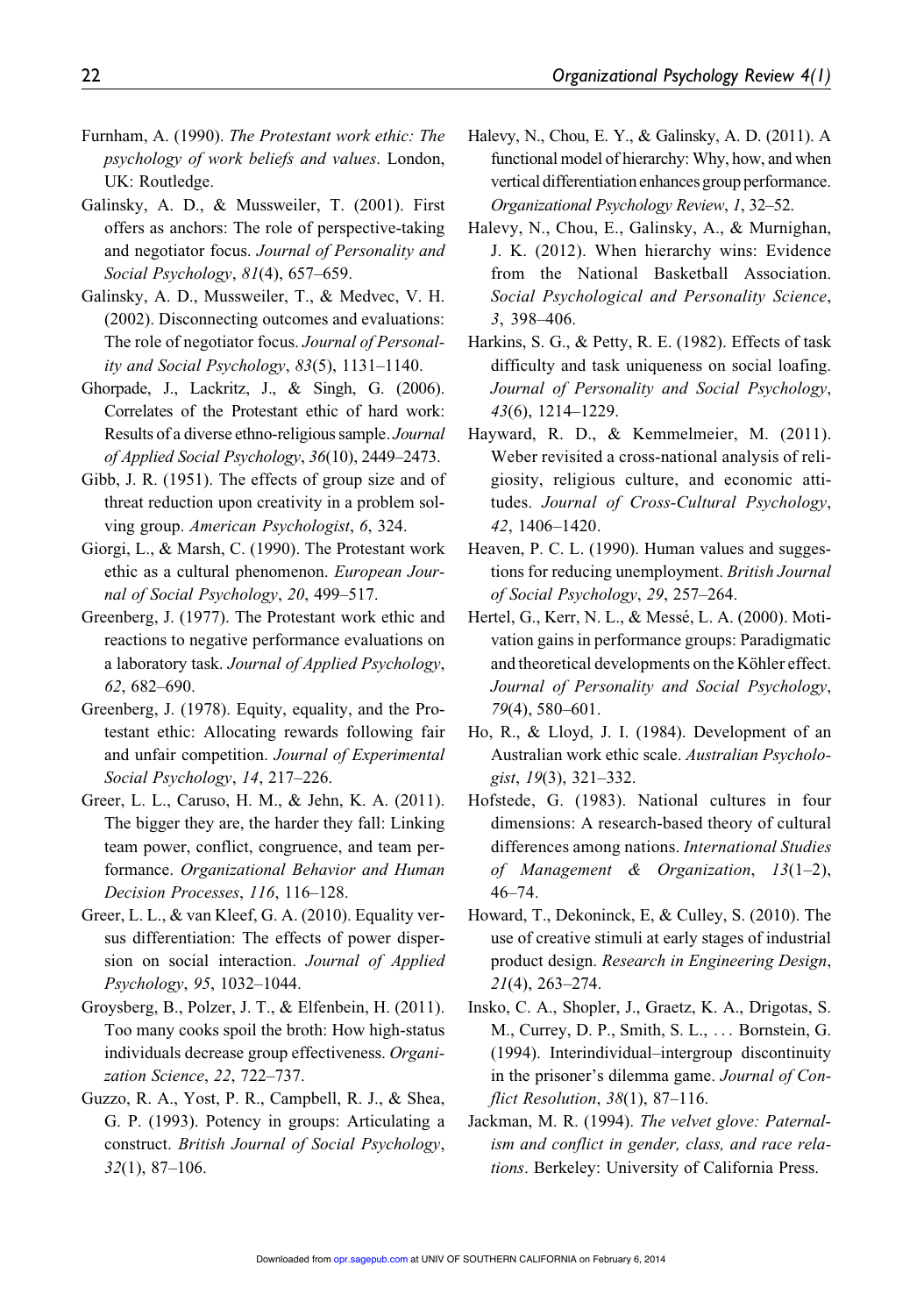- Jackman, M. R., & Muha, M. J. (1984). Education and intergroup attitudes: Moral enlightenment, superficial democratic commitment, or ideological refinement. American Sociological Review, 49(6), 751–769.
- Jehn, K. A. (1995). A multimethod examination of the benefits and detriments of intragroup conflict. Administrative Science Quarterly, 40(2), 256–282.
- Jost, J. T., & Banaji, M. R. (1994). The role of stereotyping in system-justification and the production of false consciousness. British Journal of Social Psychology, 33, 1–27.
- Jost, J. T., Burgess, D., & Mosso, C. (2001). Conflicts of legitimation among self, group, and system: The integrative potential of system justification theory. In J. T. Jost & B. Major (Eds.), The psychology of legitimacy: Emerging perspectives on ideology, justice, and intergroup relations (pp. 363–388). New York, NY: Cambridge University Press.
- Jost, J. T., & Hunyady, O. (2002). The psychology of system justification and the palliative function of ideology. European Review of Social Psychology, 13, 111–153.
- Jost, J. T., Nosek, B. A., & Gosling, S. D. (2008). Ideology: Its resurgence in social, personality, and political psychology. Perspectives of Psychological Science, 3, 126–136.
- Karau, S. J., & Williams, K. D. (1993). Social loafing: A meta-analytic review and theoretical integration. Journal of Personality and Social Psychology, 65, 681–706.
- Karau, S. J., & Williams, K. D. (1997). The effects of group cohesiveness on social loafing and social compensation. Group Dynamics: Theory, Research, and Practice,  $1(2)$ , 156-168.
- Katz, I., & Haas, R. G. (1988). Racial ambivalence and American value conflict: Correlational and priming studies of dual cognitive structures. Journal of Personality and Social Psychology, 55(6), 893–905.
- Kearney, E., & Gebert, D. (2009). Managing diversity and enhancing team performance: The promise of transformational leadership. Journal of Applied Psychology, 94, 77–89.
- Kearney, E., Gebert, D., & Voelpel, S. (2009). When and how diversity benefits teams: The importance

of team members' need for cognition. Academy of Management Journal, 52, 581–598.

- Klein, K. J., & Kozlowski, S. W. (2000). From micro to meso: Critical steps in conceptualizing and conducting multilevel research. Organizational Research Methods, 3, 211–236.
- Kluegel, J. R., & Smith, E. R. (1986). Beliefs about inequality: Americans' views of what is and what ought to be. New York, NY: Aldine de Gruyter.
- Koltko-Rivera, M. E. (2004). The psychology of worldviews. Review of General Psychology,  $8(1)$ , 3–58.
- Kooij-de Bode, H. J. M., van Knippenberg, D., & van Ginkel, W. P. (2008). Ethnic diversity and distributed information in group decision making: The importance of information elaboration. Group Dynamics, 12, 307–320.
- Kwaadsteniet, E. W., & van Dijk, E. (2010). Social status as a cue for tacit coordination. Journal of Experimental Social Psychology, 46, 515–524.
- Langer, E. J. (1975). The illusion of control. Journal of Personality and Social Psychology, 32(2), 311–328.
- Latané, B., Williams, K., & Harkins, S. (1979). Many hands make the light work: The causes and consequences of social loafing. Journal of Personality and Social Psychology, 37, 822–832.
- Latham, G. P., & Pinder, C. C. (2005). Work motivation theory and research at the dawn of the twenty-first century. Annual Review of Psychology, 56, 485–516.
- Lau, D. C., & Murnighan, J. K. (1998). Demographic diversity and faultlines: The compositional dynamics of organizational groups. Academy of Management Review, 23(2), 325–340.
- Levin, S., Sidanius, J., Rabinowitz, J. L., & Federico, C. (1998). Ethnic identity, legitimizing ideologies, and social status: A matter of ideological asymmetry. Political Psychology, 19(2), 373–404.
- Levy, S. R., Chiu, C.-Y., & Hong, Y.-Y. (2006). Lay theories and intergroup relations. Group Processes & Intergroup Relations, 9(1), 5–24.
- Levy, S. R., West, T. L., Ramirez, L., & Karafantis, D. M. (2006). The Protestant work ethic: A lay theory with dual intergroup implications. Group Processes & Intergroup Relations, 9(1), 95–115.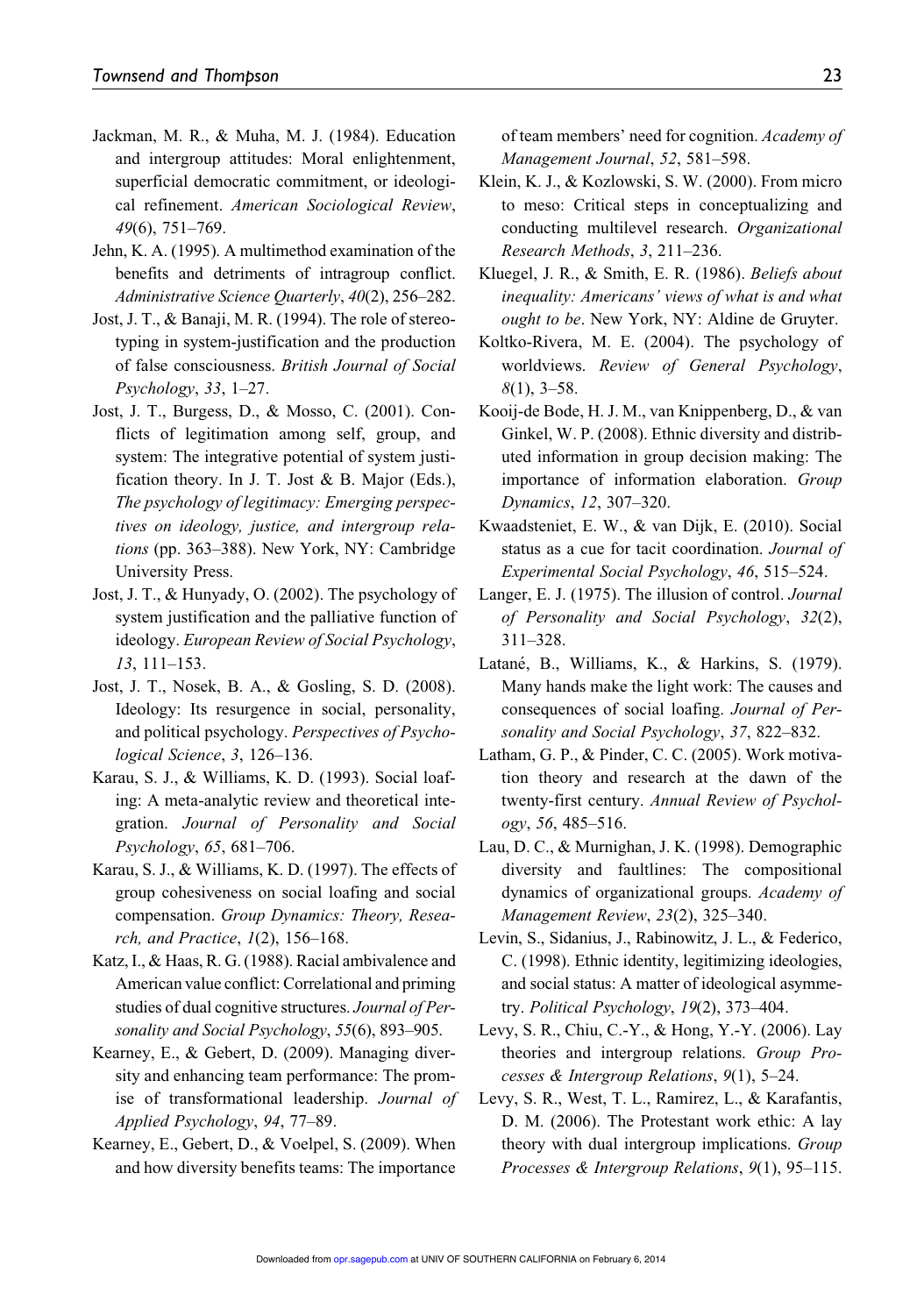- Liang, D. W., Moreland, R. L., & Argote, L. (1995). Group versus individual training and group performance: The mediating role of transactive memory. Personality and Social Psychology Bulletin, 21(4), 384–393.
- Lipkus, I. M., Dalbert, C., & Siegler, I. C. (1996). The importance of distinguishing the belief in a just world for self versus for others: Implications for psychological well-being. Personality and Social Psychology Bulletin, 22(7), 666–677.
- Locke, E. A., & Latham, G. P. (2002). Building a practically useful theory of goal setting and task motivation: A 35-year odyssey. American Psychologist, 57(9), 705–717.
- Locke, E. A., Shaw, K. N., Saari, L.M.,& Latham, G. P. (1981). Goal setting and task performance: 1969– 1980. Psychological Bulletin, 90(1), 125–152.
- MacDonald, A. (1972). More on the Protestant ethic. Journal of Consulting and Clinical Psychology, 39(1), 116–122.
- Magee, J. C., & Galinsky, A. D. (2008). 8 social hierarchy: The self–reinforcing nature of power and status. The Academy of Management Annals, 2(1), 351–398.
- Major, B. (1994). From social inequality to personal entitlement: The role of social comparisons, legitimacy appraisals, and group membership. In M. P. Zanna (Ed.), Advances in experimental social psychology (Vol. 26, pp. 293–355). Beverly Hills, CA: Sage.
- Major, B., Kaiser, C. R., O'Brien, L. T., & McCoy, S. K. (2007). Perceived discrimination as worldview threat or worldview confirmation: Implications for self-esteem. Journal of Personality and Social Psychology, 92(6), 1068–1086.
- Major, B., & O'Brien, L. T. (2005). The social psychology of stigma. Annual Review of Psychology, 56, 393–421.
- Major, B., & Schmader, T. (2001). Legitimacy and construal of social disadvantage. In J. Jost & B. Major (Eds.), Psychology of legitimacy: Emerging perspectives on ideology, justice and intergroup relations (pp. 176–204). Cambridge, UK: Cambridge University Press.
- Malcomnson, K. M., Christopher, A. N., Franzen, T., & Keyes, B. J. (2006). The Protestant work ethic,

religious beliefs and homonegative attitudes. Mental Health, Religion & Culture, 9(5), 435–447.

- Mazur, A. (1985). A biosocial model of status in face-toface primate groups. Social Forces, 64(2), 377–402.
- McCoy, S. K., & Major, B. (2007). Priming meritocracy and the psychological justification of inequality. Journal of Experimental Social Psychology, 43(3), 341–351.
- McHoskey, J. W. (1994). Factor structure of the Protestant work ethic scale. Personality and Individual Differences, 17(1), 49–52.
- Merrens, M. R., & Garrett, J. B. (1975). The Protestant ethic scale as a predictor of repetitive work performance. Journal of Applied Psychology, 60(1), 125–127.
- Milch, K. F., Weber, E. U., Appelt, K. C., Handgraaf, M. J. J., & Krantz, D. H. (2009). From individual preference construction to group decisions: Framing effects and group processes. Organizational Behavior and Human Decision Processes, 108(2), 242–255.
- Miller, M. J., Woehr, D. J., & Hudspeth, N. (2002). The meaning and measurement of work ethic: Construction and initial validation of a multidimensional inventory. Journal of Vocational Behavior, 60(3), 451–489.
- Mirels, H., & Garrett, J. (1971). Protestant ethic and a personality variable. Journal of Consulting and Clinical Psychology, 36(1), 40–44.
- Morris, M. W., Larrick, R. P., & Su, S. K. (1999). Misperceiving negotiation counterparts: When situationally determined bargaining behaviors are attributed to personality traits. Journal of Personality and Social Psychology, 77(1), 52–67.
- Paulus, P. B., & Dzindolet, M. T. (1993). Social influence processes in group brainstorming. Journal of Personality and Social Psychology, 64(4), 575–586.
- Paulus, P. B., Nakui, T., Putman, V. L., & Brown, V. R. (2006). Effects of task instructions and brief breaks on brainstorming. Group Dynamics: Theory, Research, and Practice, 10(3), 206–219.
- Phillips, K. W., & Loyd, D. L. (2006). When surface and deep-level diversity collide: The effects on dissenting group members. Organizational Behavior and Human Decision Processes, 99(2), 143–160.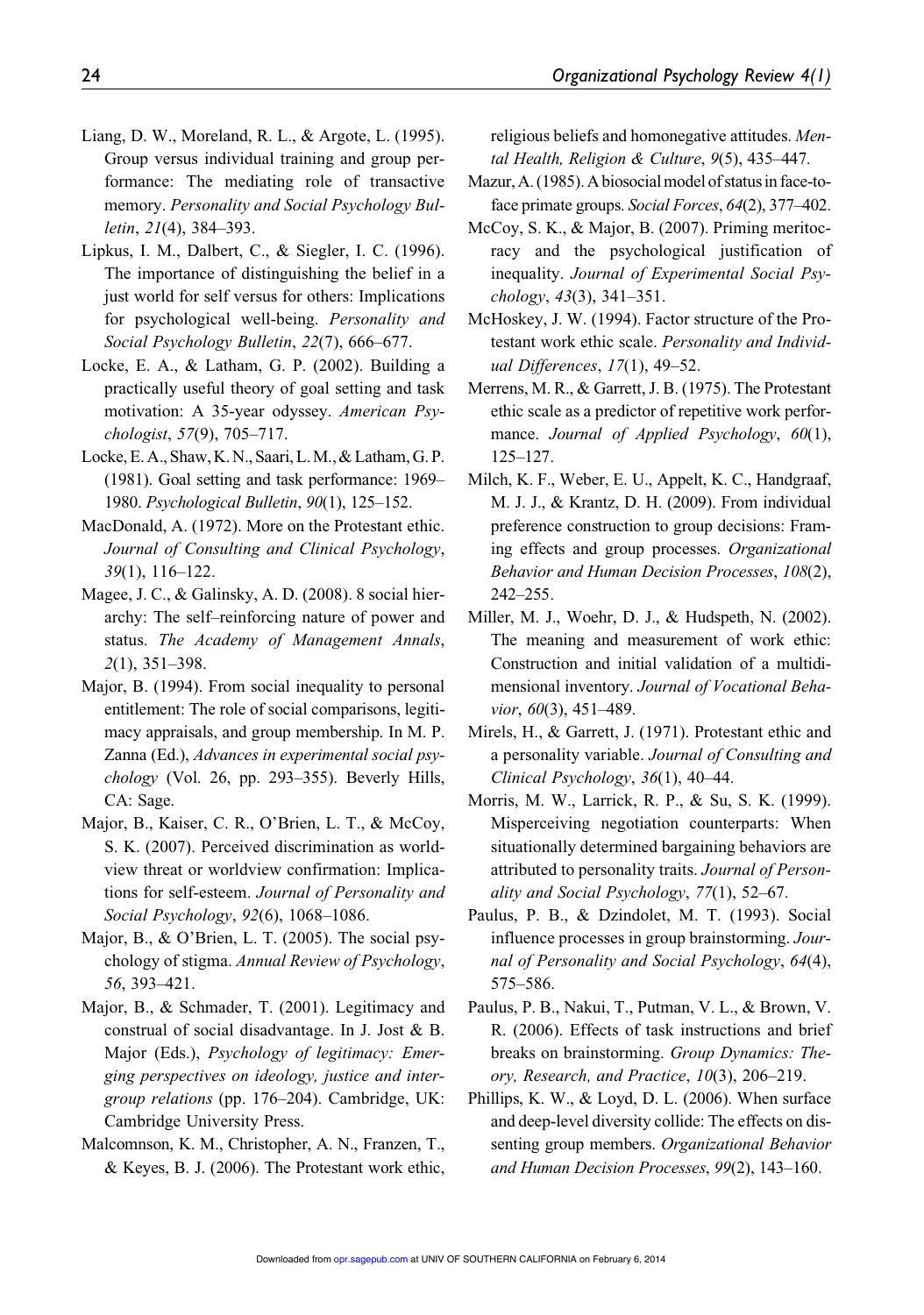- Phillips, K. W., Mannix, E. A., Neale, M. A., & Gruenfeld, D. H. (2004). Diverse groups and information sharing: The effects of congruent ties. Journal of Experimental Social Psychology, 40(4), 497–510.
- Phillips, K. W., Northcraft, G., & Neale, M. (2006). Surface-level diversity and decision making in groups: When does deep-level similarity help? Group Processes and Intergroup Relations, 9, 467–482.
- Porath, C. L., Overbeck, J. R., & Pearson, C. M. (2008). Picking up the gauntlet: How individuals respond to status challenges. Journal of Applied Social Psychology, 38, 1945–1980.
- Poulton, R. G., & Ng, S. H. (1988), Relationships between Protestant work ethic and work effort in a field setting. Applied Psychology: An International Review, 37(3), 227–233.
- Quinn, D. M., & Crocker, J. (1999). When ideology hurts: Effects of belief in the Protestant ethic and feeling overweight on the psychological wellbeing of women. Journal of Personality and Social Psychology, 77(2), 402–414.
- Ross, L. (1977). The intuitive psychologist and his shortcomings: Distortions in the attribution process. In L. Berkowitz (Ed.), Advances in experimental social psychology (Vol. 10, pp. 173–220). New York, NY: Academic Press.
- Rotter, J. B. (1966). Generalized expectancies for internal versus external control of reinforcement. Psychological Monograph, 609, 1–28.
- Sanchez-Burkes, J. (2002). Protestant relational ideology and (in)attention to relational cues in work settings. Journal of Personality and Social Psychology, 83, 919–929.
- Sawyer, J. E., Houlette, M. A., & Yeagley, E. L. (2006). Decision performance and diversity structure: Comparing faultlines in convergent, crosscut, and racially homogeneous groups. Organizational Behavior and Human Decision Processes, 99(1), 1–15.
- Shweder, R. A. (1995). The confessions of a methodological individualist. Culture and Psychology, 1, 115–122.
- Smrt, D. L., & Karau, S. J. (2011). Protestant work ethic moderates social loafing. Group Dynamics: Theory, Research, and Practice, 15(3), 267–274.
- Somerman, F. B. (1993). Value, attitude, and belief determinants of willingness to accept a facility for the homeless. Journal of Social Distress and the Homeless, 2(3), 177–192.
- Stajkovic, A. D., Lee, D., & Nyberg, A. J. (2009). Collective efficacy, group potency, and group performance: Meta-analyses of their relationships, and test of a mediation model. Journal of Applied Psychology, 94(3), 814–828.
- Steiner, I. D. (1972). Group process and productivity. New York, NY: Academic Press.
- Tang, T. L.-P. (1990). Factors affecting intrinsic motivation among university students in Taiwan. The Journal of Social Psychology, 130(2), 219–230.
- Taylor, D. W., & Faust, W. L. (1952). Twenty questions: Efficiency in problem solving as a function of size in group. Journal of Experimental Psychology, 44, 360–368.
- Tetlock, P. E., Peterson, R. S., & Lerner, J. S. (1996). Revising the value pluralism model: Incorporating social content and context postulates. In C. Seligman, J. M. Olson, & M. P. Zanna (Eds.), The psychology of values: The Ontario symposium (Vol. 8, pp. 25–51). Hillsdale, NJ: Lawrence Erlbaum Associates.
- Thompson, L. (1995). The impact of minimum goals and aspirations on judgments of success in negotiations. Group Decision and Negotiation, 4(6), 531–524.
- Thompson, L. (2011). Making the team (4th ed.). Upper Saddle River, NJ: Pearson.
- Thompson, L., Peterson, E., & Brodt, S. E. (1996). Team negotiation: An examination of integrative and distributive bargaining. Journal of Personality and Social Psychology, 70(1), 66–79.
- Valley, K. L., Neale, M. A., & Mannix, E. A. (1995). Friends, lovers, colleagues, strangers: The effects of relationships on the process and outcome of dyadic negotiations. Research on Negotiation in Organizations, 5, 65–94.
- Van Knippenberg, D., & Schippers, M. C. (2007). Work group diversity. Annual Review of Psychology, 58, 515–541.
- Waters, L., Bathis, N., & Waters, C. (1975). Protestant ethic attitudes among college students. Educational and Psychological Measurement, 35, 447–450.